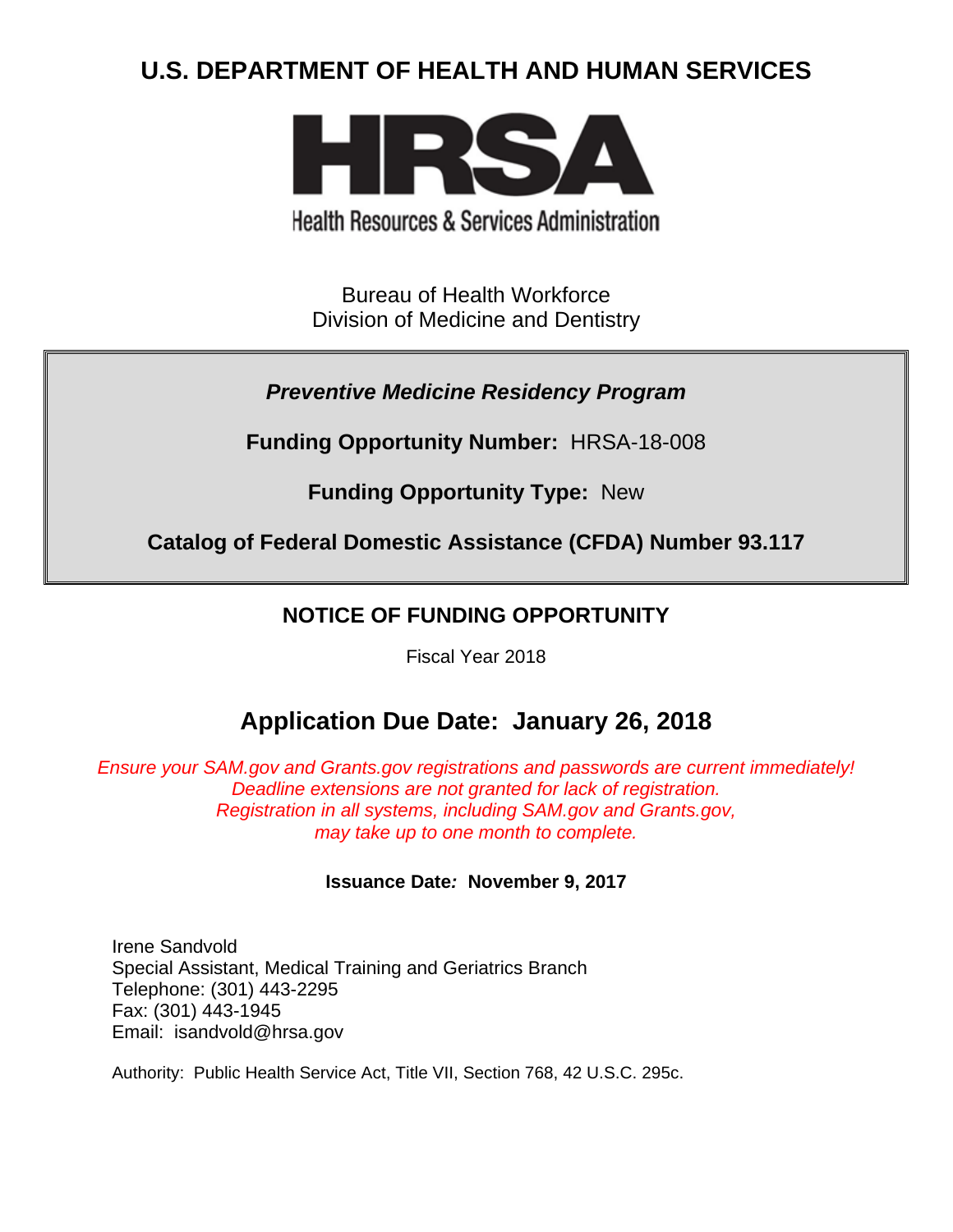# **EXECUTIVE SUMMARY**

The Health Resources and Services Administration (HRSA), Bureau of Health Workforce, Division of Medicine and Dentistry is accepting applications for the fiscal year (FY) 2018 Preventive Medicine Residency Program. The purpose of this program is to increase the number of preventive medicine physicians and promote greater access to preventive medicine. The FY 2018 President's Budget does not request funding for this program. This notice is a contingency action taken to ensure that, should funds become available for this purpose, applications can be processed, and funds awarded in a timely manner. Applicants should note that this program may be cancelled prior to award recommendations.

| <b>Funding Opportunity Title:</b>              | <b>Preventive Medicine Residency Program</b>   |
|------------------------------------------------|------------------------------------------------|
| <b>Funding Opportunity Number:</b>             | <b>HRSA 18-008</b>                             |
| Due Date for Applications:                     | January 26, 2018                               |
|                                                |                                                |
| <b>Anticipated Total Annual Available FY18</b> | \$6,700,000                                    |
| Funding:                                       |                                                |
| Estimated Number and Type of Award(s):         | Up to 17 awards                                |
| <b>Estimated Award Amount:</b>                 | Up to \$400,000 per year                       |
| <b>Cost Sharing/Match Required:</b>            | No                                             |
| Project Period/Period of Performance:          | May 1, 2018 through April 30, 2023             |
|                                                | (5 years)                                      |
| Eligible Applicants:                           | (a) an accredited school of public health      |
|                                                | or school of medicine or osteopathic           |
|                                                | medicine; (b) an accredited public or          |
|                                                | private nonprofit hospital; (c) a State,       |
|                                                | local or tribal health department; or (d) a    |
|                                                | consortium of two or more eligible entities    |
|                                                | as described in items a, b, or c. See          |
|                                                | <b>Section III-1</b> of this notice of funding |
|                                                | opportunity (NOFO), formerly known as          |
|                                                | the funding opportunity announcement           |
|                                                | (FOA), for complete eligibility information.   |

### **Application Guide**

You (the applicant organization/agency) are responsible for reading and complying with the instructions included in HRSA's *SF-424 [R&R Application Guide,](http://www.hrsa.gov/grants/apply/applicationguide/sf424rrguidev2.pdf)* available online at [http://www.hrsa.gov/grants/apply/applicationguide/sf424rrguidev2.pdf,](http://www.hrsa.gov/grants/apply/applicationguide/sf424rrguidev2.pdf) except where instructed in this NOFO to do otherwise. A short video for applicants explaining the *Application Guide* is available at [http://www.hrsa.gov/grants/apply/applicationguide/.](http://www.hrsa.gov/grants/apply/applicationguide/)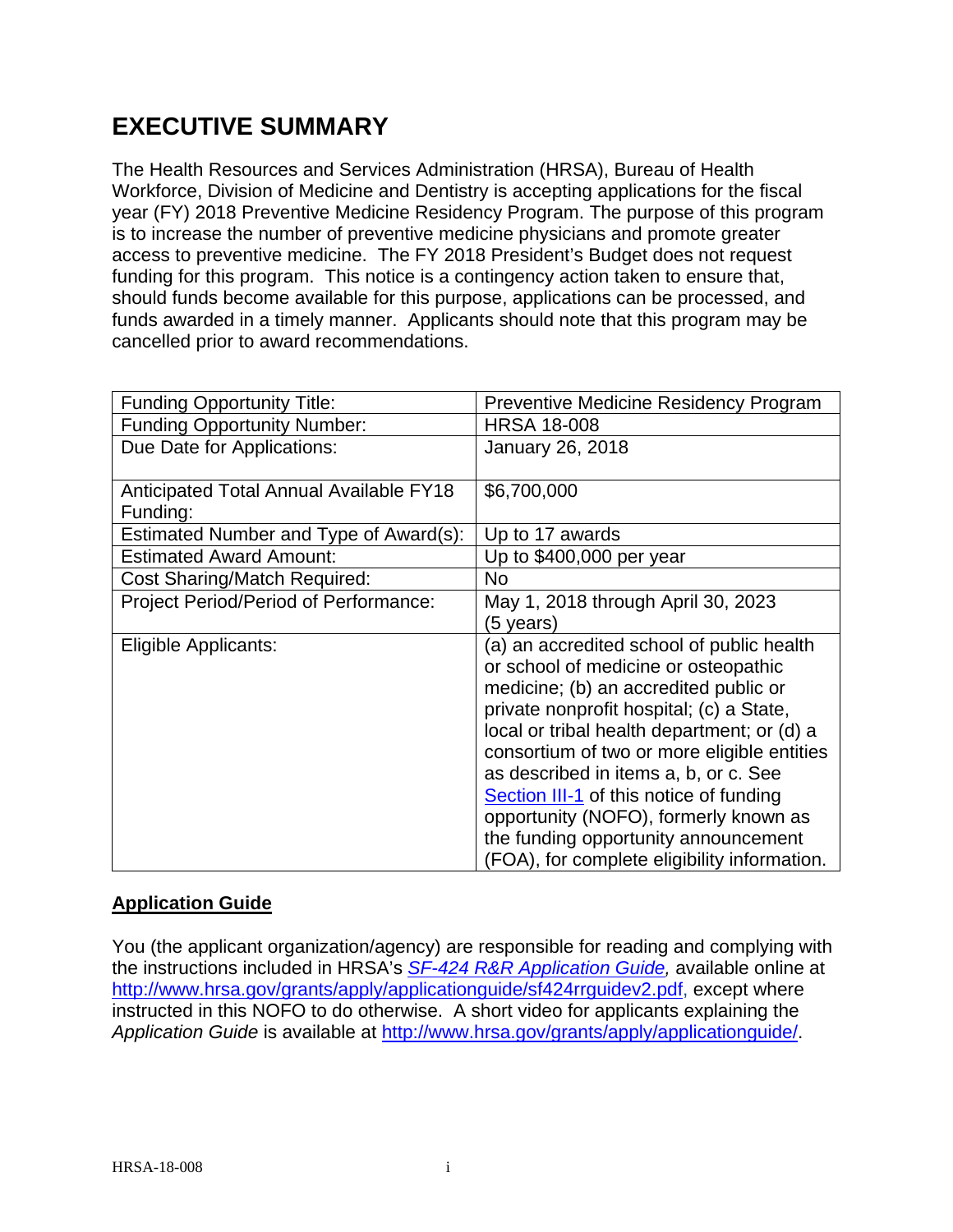### **Technical Assistance**

The following technical assistance webinars have been scheduled:

*Webinar*

Day and Date: Tuesday, December 12, 2017 Time: 3:00 pm to 4:30 pm Call-In Number: 1-888-950-6751 Participant Code: 4593214 Web link: [https://hrsaseminar.adobeconnect.com/preventive\\_medicine/](https://hrsaseminar.adobeconnect.com/preventive_medicine/) Playback Number: 1-888-568-0155 Passcode: 1710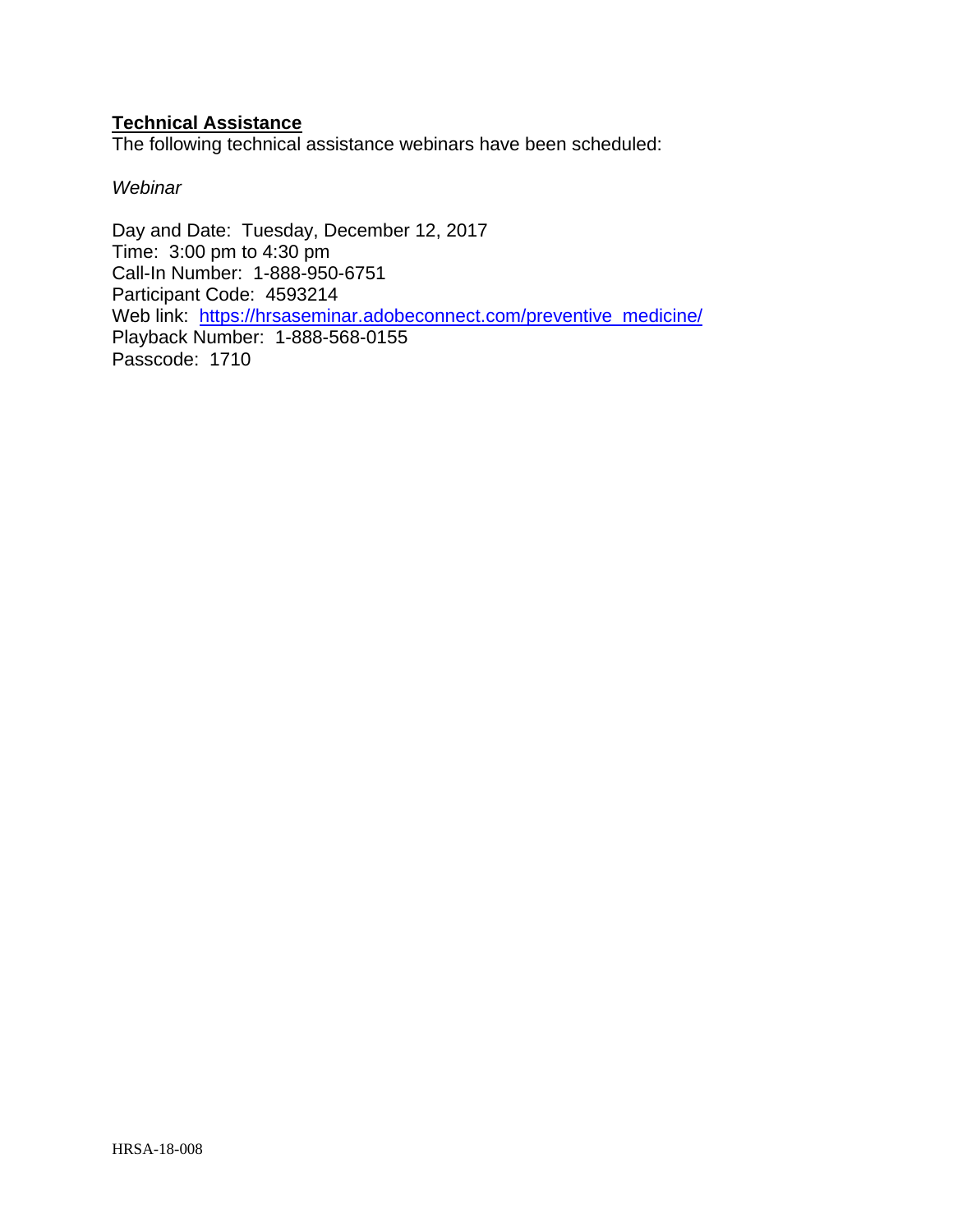## **Table of Contents**

| L.          |                                                                         |  |
|-------------|-------------------------------------------------------------------------|--|
|             |                                                                         |  |
| II.         |                                                                         |  |
|             |                                                                         |  |
| III.        |                                                                         |  |
|             |                                                                         |  |
| IV.         |                                                                         |  |
|             | i.<br>ii.                                                               |  |
|             |                                                                         |  |
|             |                                                                         |  |
|             | 3. DUN AND BRADSTREET DATA UNIVERSAL NUMBERING SYSTEM (DUNS) NUMBER AND |  |
|             |                                                                         |  |
|             |                                                                         |  |
|             |                                                                         |  |
| $V_{\cdot}$ |                                                                         |  |
|             |                                                                         |  |
|             |                                                                         |  |
|             |                                                                         |  |
| VI.         |                                                                         |  |
|             |                                                                         |  |
|             |                                                                         |  |
|             |                                                                         |  |
| VII.        |                                                                         |  |
| VIII.       |                                                                         |  |
| IX.         |                                                                         |  |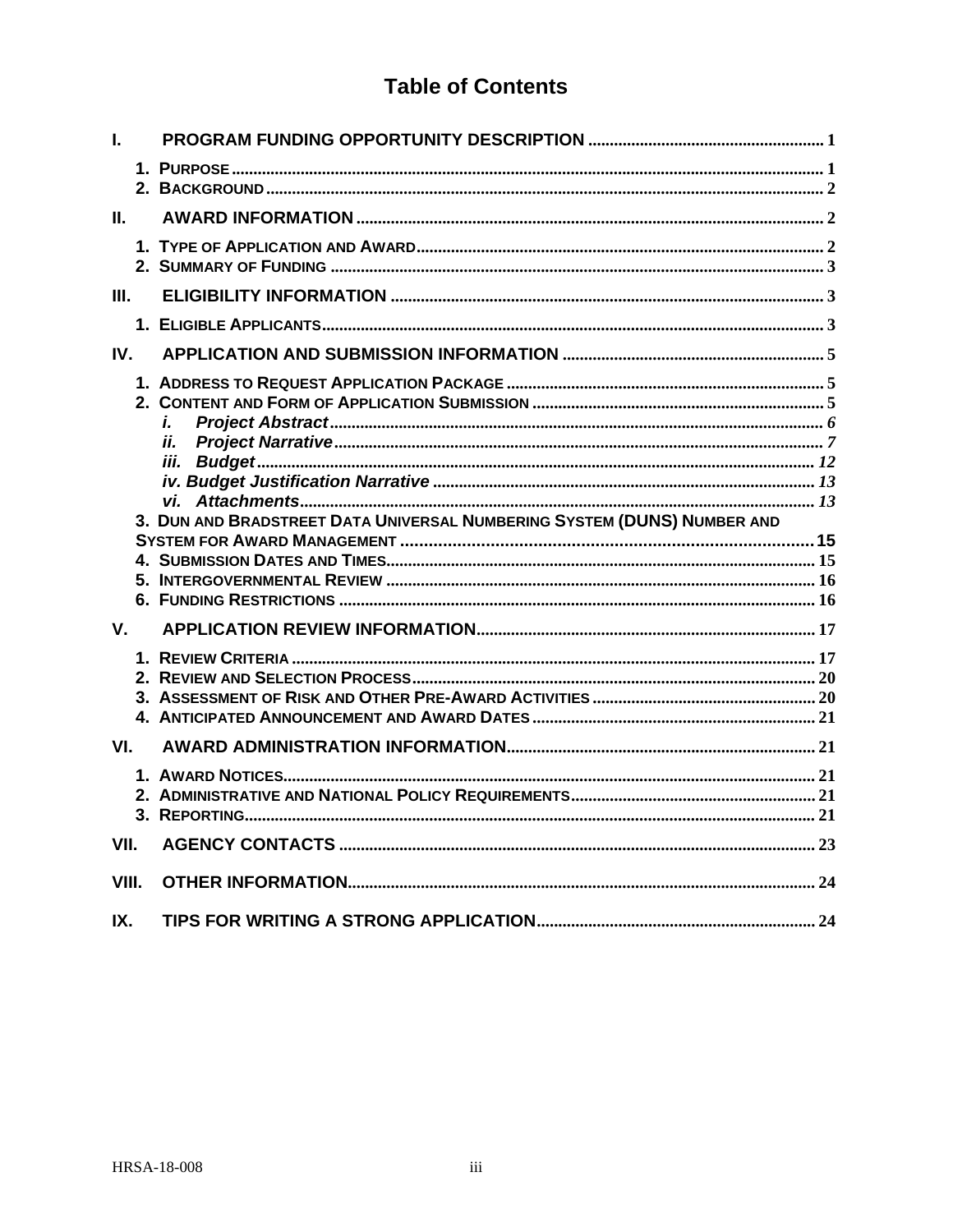## <span id="page-4-0"></span>**I. Program Funding Opportunity Description**

## <span id="page-4-1"></span>**1. Purpose**

This notice solicits applications for the Preventive Medicine Residency Program authorized by Title VII, section 768 of the Public Health Service (PHS) Act, 42 U.S.C. 295c.

#### Program Purpose

The purpose of this program is to increase the number and quality of preventive medicine residents and physicians to support access to preventive medicine to improve the health of communities.

#### Program Requirements

Applicants must propose programs to provide graduate medical education training to preventive medicine residents. Grant funds shall used to:

- 1. Plan, develop (including the development of curricula), operate, or participate in an accredited residency or internship program in preventive medicine or public health;
- 2. Defray the costs of practicum experiences, as required in such a program; and
- 3. Establish, maintain, or improve
	- a. Academic administrative units (including departments, divisions, or other appropriate units) in preventive medicine and public health; or
	- b. Programs that improve clinical teaching in preventive medicine and public health.

Applicants must aim to:

- Increase the number of preventive medicine physicians; and
- Enhance the quality of preventive medicine physicians by strengthening didactic, clinical, and practicum experiences for residents, including interprofessional training to increase integrated public health and primary care.

Applicants should be committed to increasing diversity in health professions training programs and the health workforce. This commitment helps ensure, to the extent possible, that the workforce addresses the diversity of the nation. Training programs should develop the competencies and skills needed for intercultural understanding and expand cultural fluency, recognizing that bringing people of diverse backgrounds and experiences together, facilitates innovative and strategic practices that enhance the health of all people.

Applicants are encouraged to address Department of Health and Human Services (HHS) clinical priorities of opioid abuse, mental health, and childhood obesity. In addition, applicants should emphasize competencies in emerging public health issues including disaster and emergency preparedness and training for practice in rural and underserved areas, including the use of telehealth. Applicants are also encouraged to partner with primary care and public health entities that focus on underserved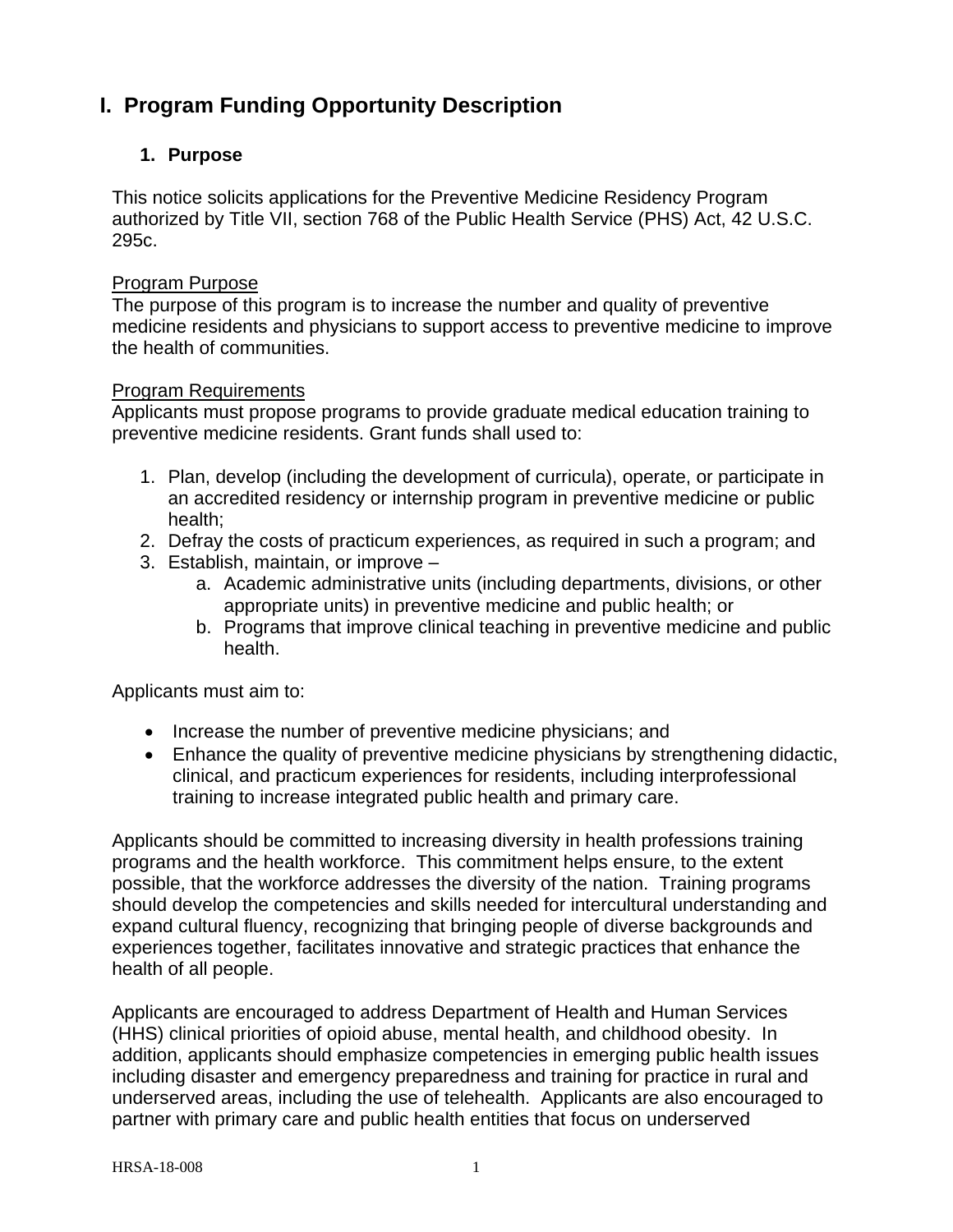communities, such as federally qualified health centers, Indian health service and Tribal health centers, and Rural Health Clinics.

New residency programs, without accreditation, may apply. New residency programs must provide proof of accreditation by the end of the first year of support and have residents in training in the second year of support in order to continue to receive funds from the award. Refer to section III.1 for further information.

## <span id="page-5-0"></span>**2. Background**

This program is authorized by Title VII of the Public Health Service (PHS) Act, Section 768 (42 U.S.C. 295c).

Health priorities, such as emerging infectious diseases and non-communicable chronic diseases, present tremendous challenges and require solutions involving prevention, public health strategies, and leadership. Preventive medicine physicians are uniquely trained in both clinical medicine and public health, and they provide essential leadership and expertise in many areas of health care such as integrating public health with primary care, governmental public health and outbreak investigations to prevent the spread of emerging diseases.

Preventive medicine is one of the more than 150 specialties and subspecialties that are recognized by the 24-member boards of the American Board of Medical Specialties (ABMS).[1](#page-5-3) Preventive medicine residency programs are accredited by the Accreditation Council for Graduate Medical Education (ACGME) and the American Osteopathic Association (AOA). The training requirements consist of 2 years of academic and practicum-based training that incorporates the attainment of a Master of Public Health or other appropriate postgraduate degree. Accredited preventive medicine residency programs also require at least 1 year of prior graduate medical education clinical training.

HRSA has been an important source of federal support for preventive medicine residency programs. HRSA last competed the Preventive Medicine Residency Program in FY 2013 and FY 2015. Applicants can review the abstracts of the 25 currently funded projects at the HRSA Data warehouse:

https://datawarehouse.hrsa.gov/tools/findgrants.aspx.

## <span id="page-5-1"></span>**II. Award Information**

## <span id="page-5-2"></span>**1. Type of Application and Award**

Type(s) of applications sought: New.

HRSA will provide funding in the form of a grant.

<span id="page-5-3"></span><sup>&</sup>lt;sup>1</sup> American Board of Medical Specialties website: [http://www.abms.org/About\\_ABMS/member\\_boards.aspx,](http://www.abms.org/About_ABMS/member_boards.aspx) accessed April 26, 2017.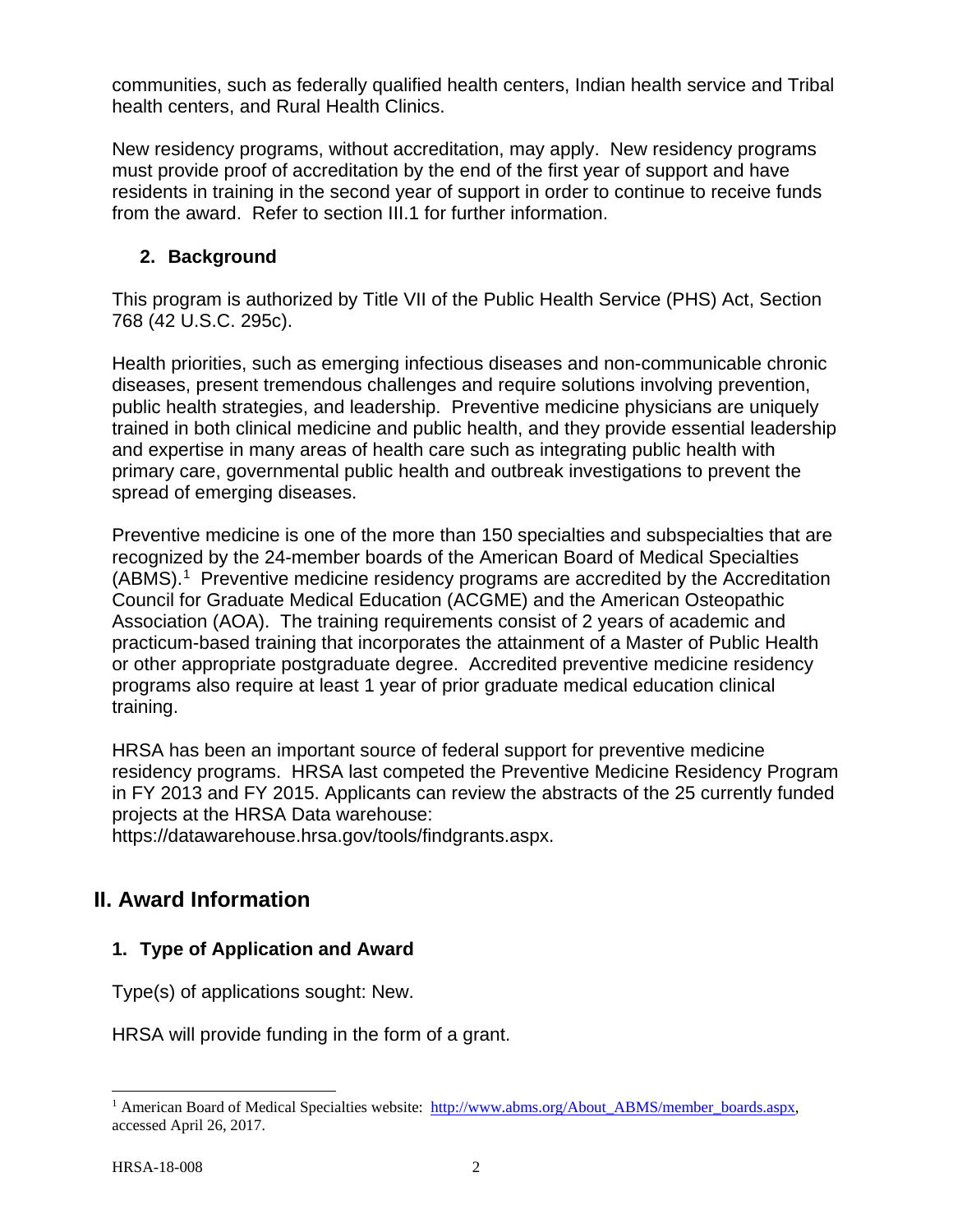### <span id="page-6-1"></span>**2. Summary of Funding**

Approximately \$6,700,000 is expected to be available annually to fund approximately 17 recipients. You may apply for a ceiling amount of up to \$400,000 total cost (includes both direct and indirect, facilities and administrative costs) per year. The actual amount available will not be determined until enactment of the final FY 2018 federal appropriation. The FY 2018 President's Budget does not request funding for this program. This program notice is subject to the appropriation of funds, and is a contingency action taken to ensure that, should funds become available for this purpose, applications can be processed, and funds can be awarded in a timely manner.

The project period is May 1, 2018 through April 30, 2023 (5 years). Funding beyond the first year is dependent on the availability of appropriated funds for the Preventive Medicine Residency Program in subsequent fiscal years, satisfactory recipient performance, and a decision that continued funding is in the best interest of the Federal Government.

All HRSA awards are subject to the Uniform Administrative Requirements, Cost Principles and Audit Requirements at [45 CFR part 75.](http://www.ecfr.gov/cgi-bin/retrieveECFR?gp=1&SID=4d52364ec83fab994c665943dadf9cf7&ty=HTML&h=L&r=PART&n=pt45.1.75)

Indirect costs under training awards to organizations other than State, local or Indian tribal governments will be budgeted and reimbursed at 8 percent of modified total direct costs rather than on the basis of a negotiated rate agreement, and are not subject to upward or downward adjustment. Direct cost amounts for equipment and capital expenditures, tuition and fees, and sub-grants and subcontracts in excess of \$25,000 are excluded from the direct cost base for purposes of this calculation.

## <span id="page-6-2"></span>**III. Eligibility Information**

#### <span id="page-6-0"></span>**1. Eligible Applicants**

Entities eligible to apply for this grant program are:

- a) an accredited school of public health or school of medicine or osteopathic medicine;
- b) an accredited public or private nonprofit hospital;
- c) a State, local or Tribal health department; or
- d) a consortium of two or more eligible entities as described in items a through c.

Preventive medicine residency programs must be accredited by ACGME or the AOA. An official letter from the appropriate accrediting body must be submitted to HRSA with the application to document the approved accreditation status of the program with the beginning and ending dates of the current accreditation.

Programs that have not obtained accreditation from the ACGME or the AOA at the time of application must provide documentation that the institution has started the process of applying for accreditation. This documentation must include a copy of the letter from the appropriate accrediting body indicating that the application has been submitted by the grant applicant. Further, an official letter from the appropriate accrediting body must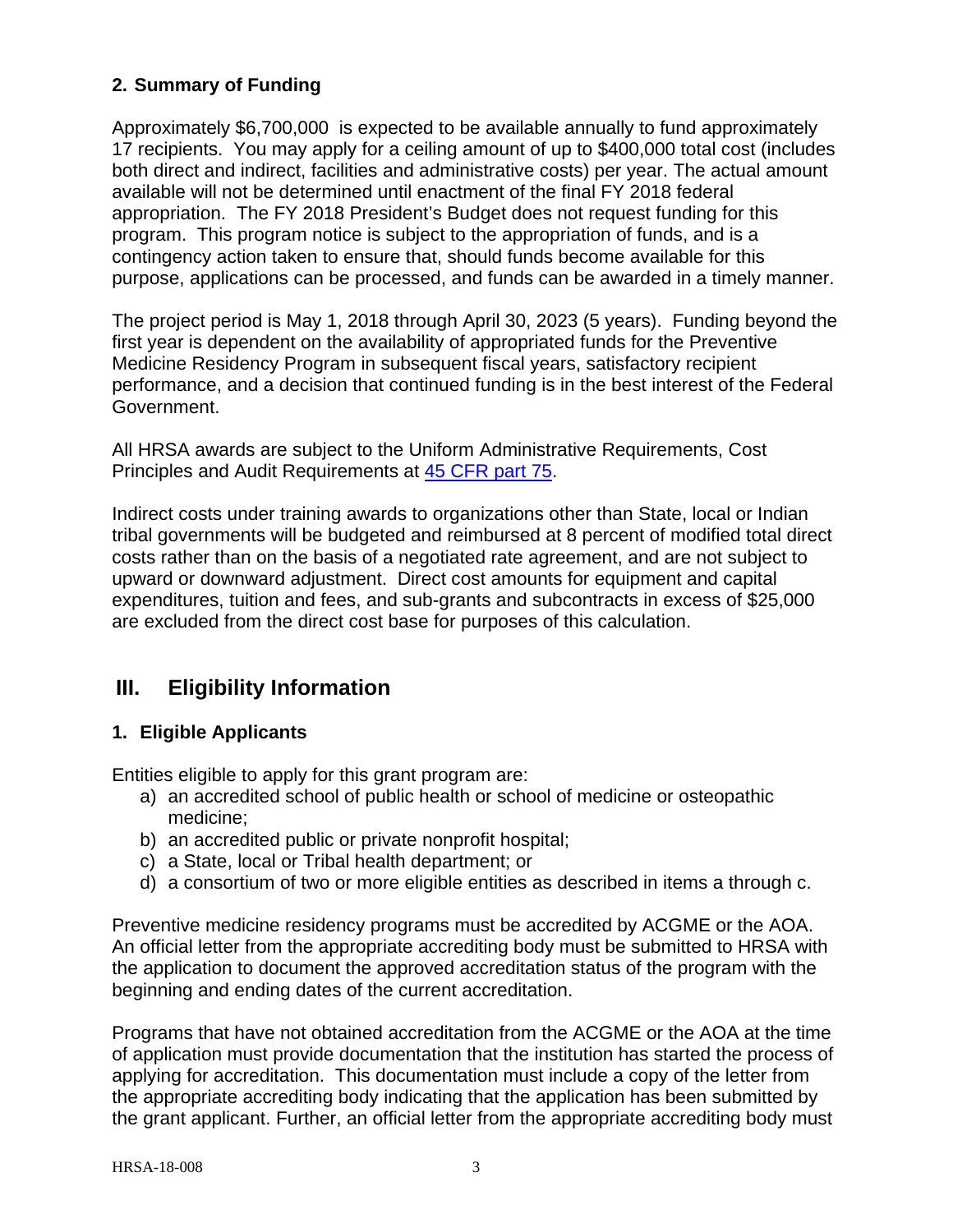be submitted to HRSA to document the approved accreditation status of the program, including the beginning and ending dates of the new accreditation, before the end of the first budget period in order to receive continued funding after the first year of support.

Accreditation documentation must be submitted as **Attachment 6**.

Eligible applicants include public and nonprofit entities. Faith-based and communitybased organizations, Tribes, and tribal organizations are eligible to apply if they meet the eligibility requirements specified in a-d.

#### **2. Cost Sharing/Matching**

Cost sharing or matching is not required for this program.

#### **3. Other**

#### **Ceiling Amount**

Applications that exceed the ceiling amount of \$400,000 per year, including both direct and indirect costs, will be considered non-responsive and will not be considered for funding under this notice.

#### **Deadline**

Any application that fails to satisfy the deadline requirements referenced in *Section IV.4* will be considered non-responsive and will not be considered for funding under this notice.

#### **Maintenance of Effort (MoE)**

The recipient must agree to maintain non-federal funding for award activities at a level that is not less than expenditures for such activities during the fiscal year prior to receiving the award, as required by Section 797(b) of the Public Health Service Act. Complete the Maintenance of Effort document and submit as **Attachment 5**.

#### **Multiple Applications**

NOTE: Multiple applications from an organization are not allowable. An organization is defined by having a unique Employer Identification Number (EIN). If an organization submits multiple applications, only the last application that is validated by Grants.gov prior to the deadline will move forward.

If for any reason (including submitting to the wrong funding opportunity number or making corrections/updates), an application is submitted more than once prior to the application due date, HRSA will only accept your **last** validated electronic submission, under the correct funding opportunity number, prior to the Grants.gov application due date as the final and only acceptable application.

Failure to include all required documents as part of the application may result in an application being considered incomplete or non-responsive.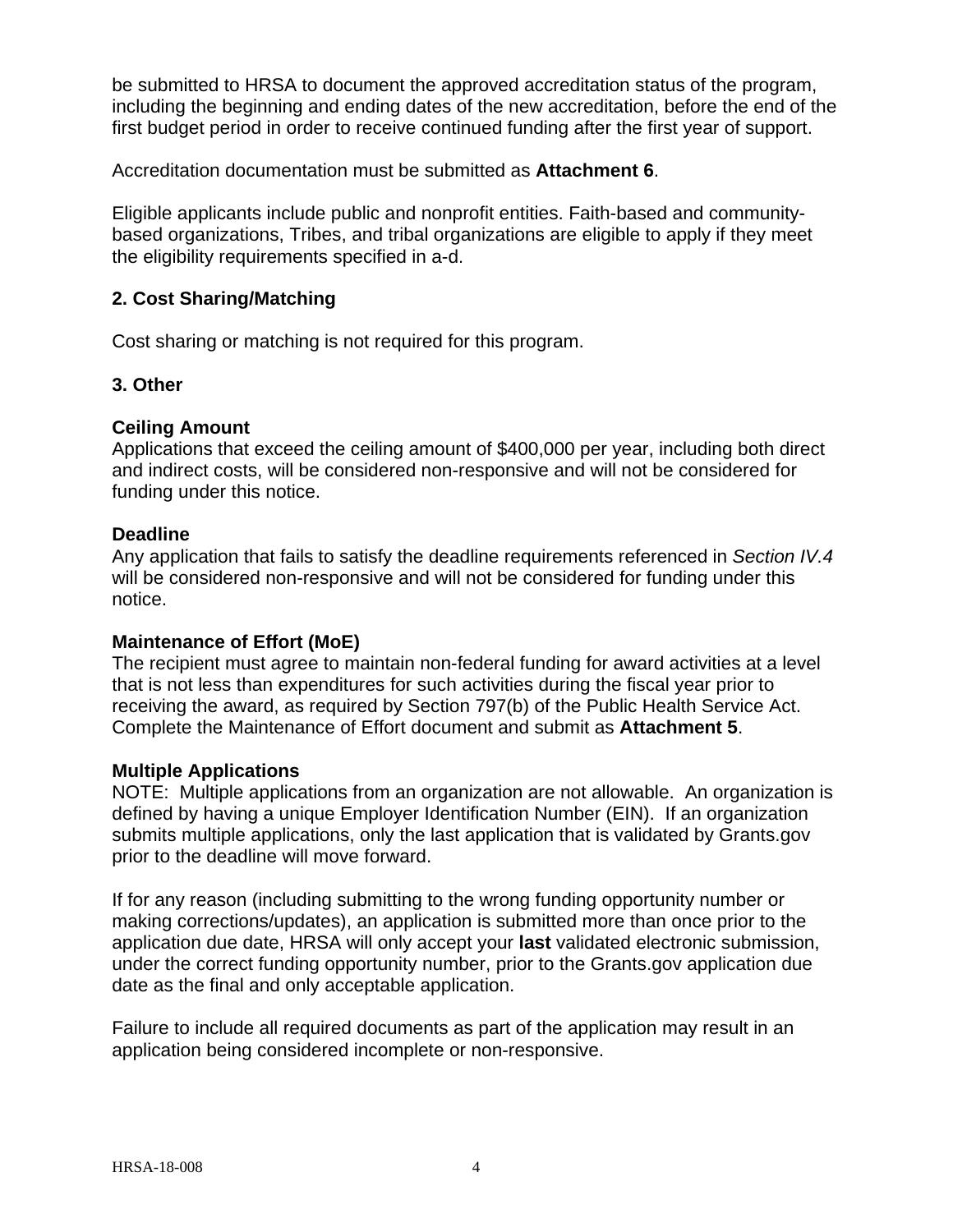#### **Eligible Trainees**

Trainees receiving support from award funds must be: (a) a citizen of the United States, a non-citizen U.S. national, or a foreign national having in his or her possession a visa permitting permanent residence in the United States; and (b) a physician who has graduated from an accredited school of medicine or osteopathic medicine in the United States or if a graduate from a foreign school, must meet the criteria of the Educational Commission for Foreign Medical Graduates, for entry into the program supported by this grant. Individuals interested in participating in this program must apply directly to the residency training program and plan to complete the grant-supported program and engage in the practice and/or teaching of preventive medicine and public health, especially in positions which meet the needs of medically underserved populations.

## <span id="page-8-0"></span>**IV. Application and Submission Information**

## <span id="page-8-1"></span>**1. Address to Request Application Package**

HRSA *requires* you to apply electronically through Grants.gov. You must use the SF-424 Research and Related (R&R) application package associated with this NOFO following the directions provided at [http://www.grants.gov/applicants/apply-for](http://www.grants.gov/applicants/apply-for-grants.html)[grants.html.](http://www.grants.gov/applicants/apply-for-grants.html)

**Effective December 31, 2017** - You **must** use the [Grants.gov Workspace](http://www.grants.gov/web/grants/applicants/workspace-overview.html) to complete the workspace forms and submit your application workspace package. After this date, you will no longer be able to use PDF Application Packages.

HRSA recommends that you supply an email address to Grants.gov on the grant opportunity synopsis page when accessing the NOFO (also known as "instructions" on Grants.gov) or application package. This allows Grants.gov to email organizations that supply an email address in the event the NOFO is changed and/or republished on Grants.gov before its closing date. Responding to an earlier version of a modified notice may result in a less competitive or ineligible application. *Please note, you are ultimately responsible for reviewing the [Find Grant Opportunities](http://www.grants.gov/search-grants.html) page for all information relevant to desired opportunities.*

### <span id="page-8-2"></span>**2. Content and Form of Application Submission**

Section 4 of HRSA's *SF-424 R&R [Application Guide](http://www.hrsa.gov/grants/apply/applicationguide/sf424rrguidev2.pdf)* provides instructions for the budget, budget justification, staffing plan and personnel requirements, assurances, certifications, and abstract. You must submit the information outlined in the *[SF-424](http://www.hrsa.gov/grants/apply/applicationguide/sf424rrguidev2.pdf) R&R [Application Guide](http://www.hrsa.gov/grants/apply/applicationguide/sf424rrguidev2.pdf)* in addition to the program specific information below. You are responsible for reading and complying with the instructions included in HRSA's *[SF-424](http://www.hrsa.gov/grants/apply/applicationguide/sf424rrguidev2.pdf) R&R [Application Guide](http://www.hrsa.gov/grants/apply/applicationguide/sf424rrguidev2.pdf)* except where instructed in the NOFO to do otherwise. Applications must be submitted in the English language and must be in terms of U.S. dollars (45 CFR § 75.111(a)).

See Section 8.5 of the *SF-424 R&R [Application Guide](http://www.hrsa.gov/grants/apply/applicationguide/sf424rrguidev2.pdf)* for the Application Completeness Checklist.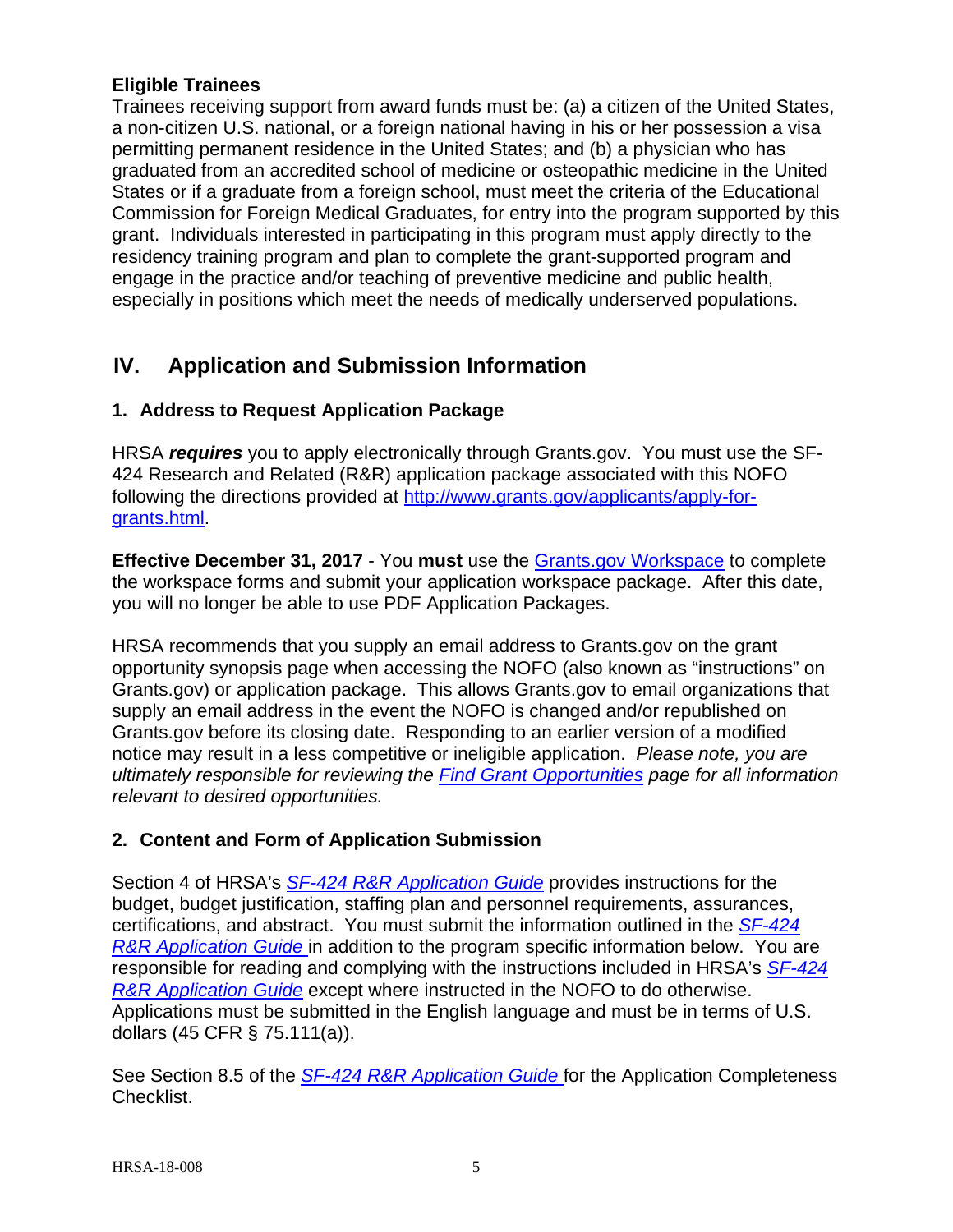#### **Application Page Limit**

The total size of all uploaded files may not exceed the equivalent of **65 pages** when printed by HRSA. The page limit includes the abstract, project and budget narratives, attachments including biographical sketches (bio sketches), and letters of commitment and support required in HRSA's *SF-424 R&R [Application Guide](http://www.hrsa.gov/grants/apply/applicationguide/sf424rrguidev2.pdf)* and this NOFO. Standard OMB-approved forms that are included in the application package do NOT count in the page limitation. Biographical Sketches **do** count in the page limitation. Indirect Cost Rate Agreement and proof of non-profit status (if applicable) will not be counted in the page limit. **We strongly urge you to take appropriate measures to ensure your application does not exceed the specified page limit.**

#### **Applications must be complete, within the specified page limit, and validated by Grants.gov under the correct funding opportunity number prior to the deadline to be considered under this notice.**

#### **Debarment, Suspension, Ineligibility, and Voluntary Exclusion Certification**

- 1) The prospective recipient certifies, by submission of this proposal, that neither it nor its principals is presently debarred, suspended, proposed for debarment, declared ineligible, or voluntarily excluded from participation in this transaction by any federal department or agency.
- 2) Failure to make required disclosures can result in any of the remedies described in 45 CFR § 75.371, including suspension or debarment. (See also 2 CFR parts 180 and 376 and 31 U.S.C. 3321).
- 3) Where the prospective recipient is unable to attest to any of the statements in this certification, an explanation shall be included in **Attachment 9**.

See Section 4.1 viii of HRSA's *SF-424 R&R [Application Guide](http://www.hrsa.gov/grants/apply/applicationguide/sf424rrguidev2.pdf)* for additional information on all certifications.

#### **Program-Specific Instructions**

In addition to application requirements and instructions in Section 4 of HRSA's *[SF-424](http://www.hrsa.gov/grants/apply/applicationguide/sf424rrguidev2.pdf) R&R [Application Guide](http://www.hrsa.gov/grants/apply/applicationguide/sf424rrguidev2.pdf)* (including the budget, budget justification, staffing plan and personnel requirements, assurances, certifications, and abstract), please include the following:

#### <span id="page-9-0"></span>*i. Project Abstract*

See Section 4.1.ix of HRSA's *SF-424 R&R [Application Guide.](http://www.hrsa.gov/grants/apply/applicationguide/sf424rrguidev2.pdf)*

The Abstract must include:

- 1. A brief overview of the project as a whole.
- 2. Specific, measurable objectives that the project will accomplish.
- 3. How the proposed project for which funding is requested will be accomplished (i.e., the "who, what, when, where, why and how" of a project).
- 4. The specialty(ies) of preventive medicine for which support is requested.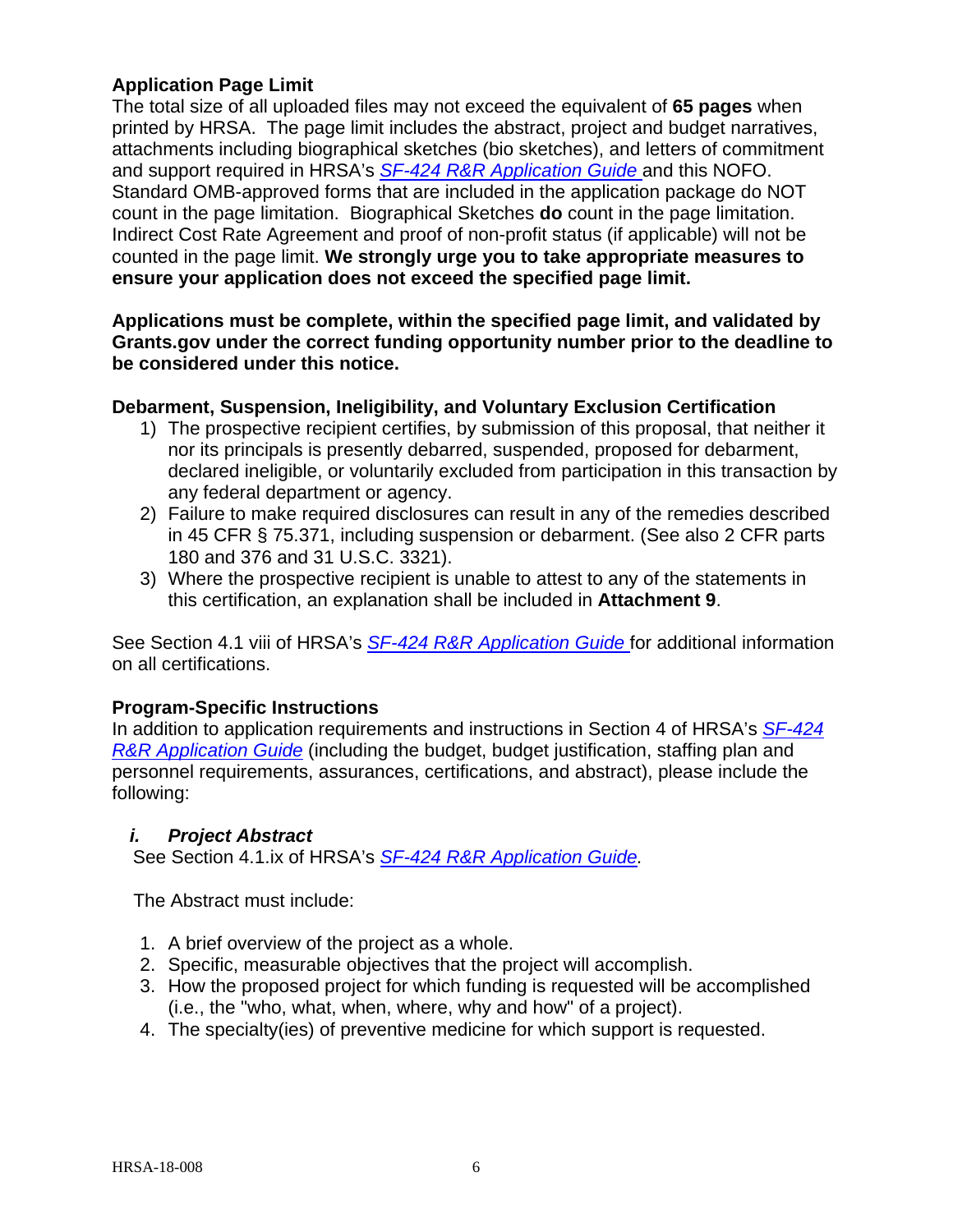#### <span id="page-10-0"></span>*ii. Project Narrative*

This section provides a comprehensive framework and description of all aspects of the proposed project. It should be succinct, self-explanatory and well organized so that reviewers can understand the proposed project.

Successful applications will contain the information below. Please use the following section headers for the narrative:

*PURPOSE AND NEED -- Corresponds to Section V's Review Criterion #1*

You must briefly describe the purpose of the proposed project consistent with the program requirements in the NOFO. Include the specialties in preventive medicine for which support is being requested.

- Briefly describe the purpose of the proposed project.
- Outline the needs of the training program or institution. You must describe and document the need for the preventive medicine physicians you propose to train and your institution's training needs for preventive medicine residents.
- You should include a discussion of the target population served by your preventive medicine residency program, including the socio-cultural determinants of health and health disparities affecting the population or communities served.
- Use and cite demographic data and provide references whenever possible to support the information provided.
- If the project is a request for a competing continuation of an existing project, include a progress report of achievement in meeting objectives, gaps, and need for continued support in Attachment 7. Provide a summary statement of the need for continued support in the needs section.
- *RESPONSE TO PROGRAM PURPOSE -- This section includes 3 sub-sections — (a) Methodology/Approach; (b) Work Plan; and (c) Resolution of Challenges—all of which correspond to Section V's Review Criteria #2 (a), (b), and (c).*

*(a) METHODOLOGY/APPROACH -- Corresponds to Section V's Review Criterion #2(a).* 

You must describe your objectives and proposed activities, and provide evidence for how they link to the project purpose and stated needs. Propose methods that you will use to address the stated needs and meet each of the previously described program requirements and expectations in this NOFO. You must:

 Clearly describe your existing preventive medicine residency and public health training activities and how your proposed activities are: 1) innovative; 2) will improve the training of preventive medicine residents and other health professionals to improve health for communities, particularly those that are medically underserved; and 3) potentially replicable and may have wider national impact.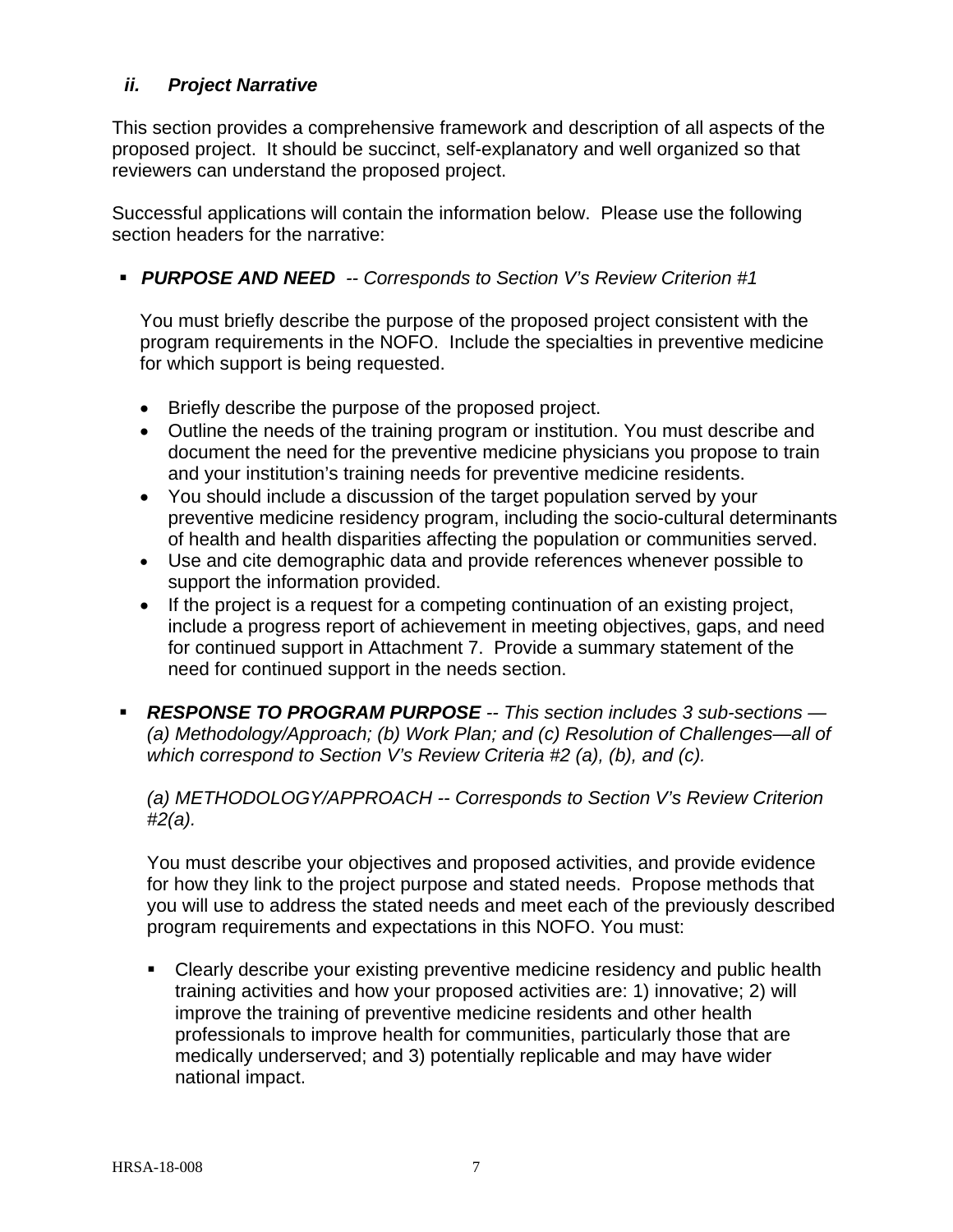- Provide a training chart that indicates the number of preventive medicine residents (by specialty) you plan to train by level and the number you project to graduate for each year of the project period. Include:
	- projected numbers for any additional health professionals that will be trained in addition to the preventive medicine residents;
	- the trainees' health profession and level of training; and
	- the total number of accredited preventive medicine resident positions and projected total number of residents in training, including residents that will not be supported by this grant program.
- If applicable, include a plan to disseminate reports, products, and/or project outputs so project information is provided to key target audiences.
- Describe any key partner programs, departments, and organizations involved in the project and describe how you will function and coordinate carrying out the grant activities. Specifically describe rotations with governmental public health agencies and other public health practice partners. Provide letters of agreement, memorandums of understanding, and descriptions of proposed or existing contracts in **Attachment 2.** Attach letters of support in **Attachment 7.**

Applicants are encouraged to address HHS clinical priorities of addressing opioid abuse, mental health, and childhood obesity. In addition, applicants should emphasize competencies in emerging public health issues including disaster and emergency preparedness and training for practice in rural and underserved areas, including the use of telehealth. Applicants are also encouraged to partner with primary care and public health entities that focus on underserved communities, such as federally qualified health centers, Indian health service and Tribal health centers, and Rural Health Clinics

Operation of residency programs may include support for resident tuition, fees, travel, stipends, and other expenses, residency program infrastructure, and faculty costs, including faculty time and development activities. Resident trainee support may be provided for a maximum of 24 months, which includes the academic year and the practicum year. For the five-year project period, different cohorts of residents should be funded. Combined programs (e.g. Internal Medicine/Preventive Medicine or Family Medicine/Preventive Medicine) may provide stipends proportionally while the resident is in the preventive medicine residency part of the combined program only. Applicants must specify in the application when they are supporting combined preventive medicine residency programs and when in the program the preventive medicine training occurs.

*(b) WORK PLAN -- Corresponds to Section V's Review Criterion #2(b)*

You must provide a detailed work plan narrative and chart that demonstrates your experience implementing a project of the proposed scope (a sample work plan can be found here:

[https://bhw.hrsa.gov/sites/default/files/bhw/grants/workplantemplate.pdf\)](https://bhw.hrsa.gov/sites/default/files/bhw/grants/workplantemplate.pdf). You must:

• Provide a detailed description of the activities or steps you will use to achieve each of the objectives proposed during the entire project period. Describe the timeframes, deliverables, and key partners required during the grant period of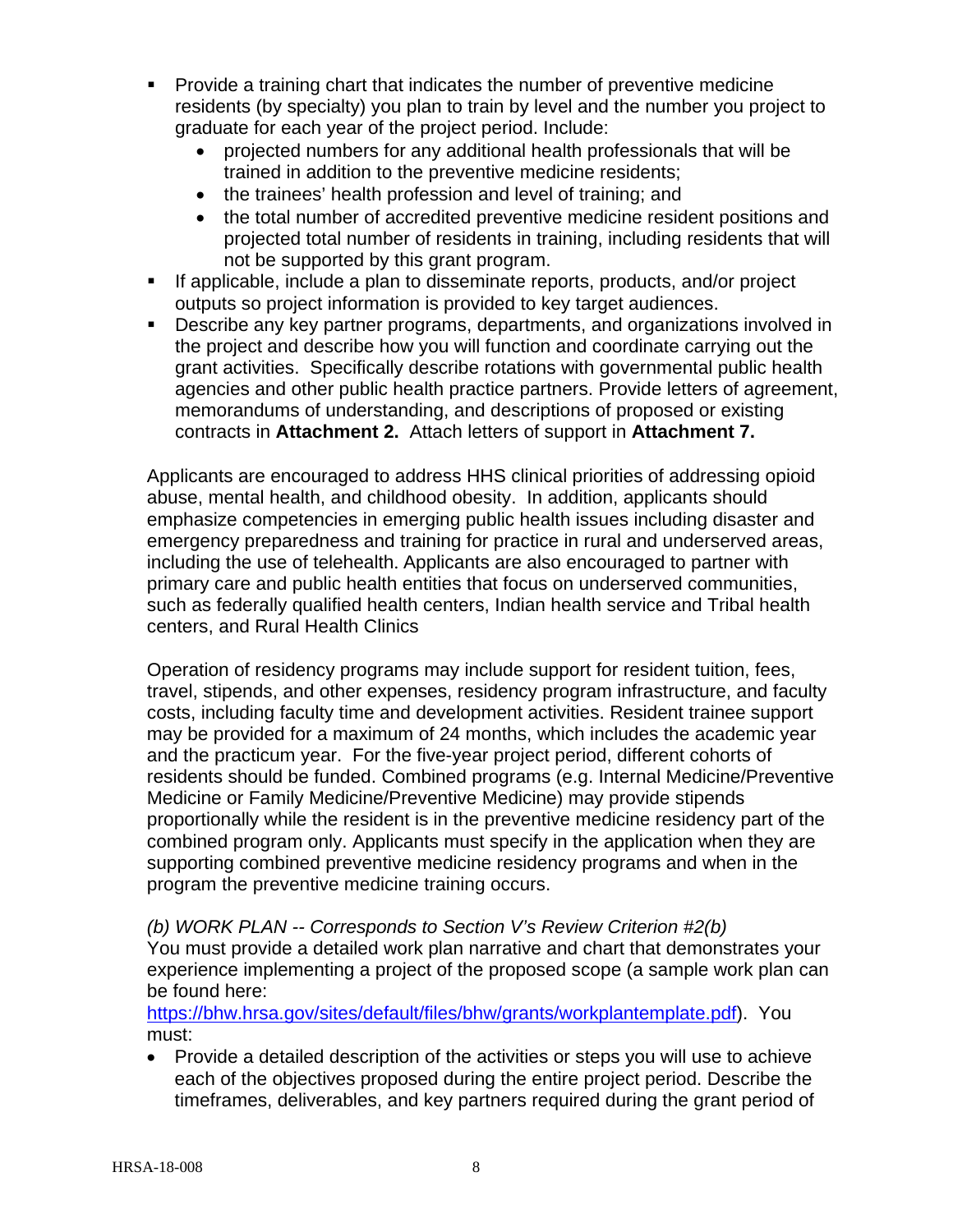performance to address each of the needs described in the Purpose and Need section.

- Explain how the work plan is appropriate for the program design and how the targets fit into the overall timeline of grant implementation.
- Identify meaningful support and collaboration with key stakeholders in planning, designing and implementing all activities, including development of the application and, further, the extent to which these contributors address the diversity of the populations and communities served.
- If funds will be sub-awarded or expended on contracts, describe how your organization will ensure the funds are properly documented.

*(c) RESOLUTION OF CHALLENGES -- Corresponds to Section V's Review Criterion #2(c)*

Discuss challenges that you are likely to encounter in designing and implementing the activities described in the work plan, and approaches that you will use to resolve such challenges.

 *IMPACT -- This section includes 2 sub-sections— (a) Evaluation and Technical Support Capacity; and (b) Project Sustainability—both of which correspond to Section V's Review Criteria #3 (a) and (b).*

*(a) EVALUATION AND TECHNICAL SUPPORT CAPACITY -- Corresponds to Section V's Review Criterion #3 (a)*

You must describe the plan for program performance evaluation. The program performance evaluation must monitor ongoing processes and progress toward meeting goals and objectives of the project. Include descriptions of the inputs (e.g., key evaluation staff and organizational support, collaborative partners, budget, and other resources); key processes; variables to be measured; expected outcomes of the funded activities; and a description of how all key evaluative measures will be reported. You must demonstrate evidence that the evaluative measures selected will be able to assess: 1) the extent to which the program objectives have been met, and 2) the extent to which these can be attributed to the project.

Applicants must specifically include a plan for evaluating any improvements in the educational program, such as the effect of the interventions on the knowledge, skills, practice, and career choices of the residents. Programs will be required to report on their evaluation progress and findings in their annual Progress Report.

You also must describe the systems and processes that will support your organization's collection of HRSA's performance measurement requirements for this program. At the following link, you will find the required data forms for this program: [http://bhw.hrsa.gov/grants/reporting/index.html.](http://bhw.hrsa.gov/grants/reporting/index.html) Describe the data collection strategy to collect, manage, analyze and track data (e.g., assigned skilled staff, data management software) to measure process and impact/outcomes, and explain how the data will be used to inform program development and service delivery in a way that allows for accurate and timely reporting of performance outcomes. Describe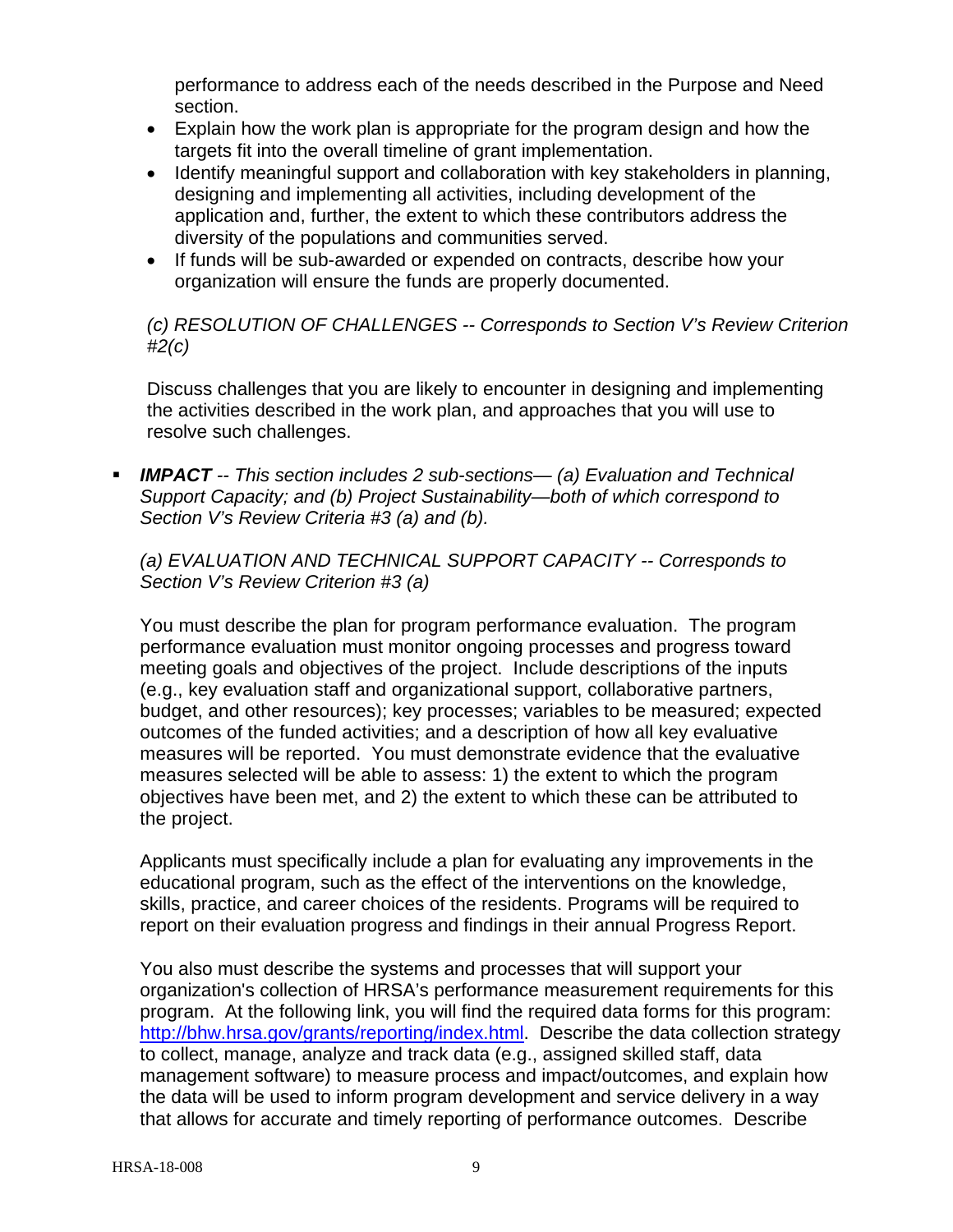current experience, skills, and knowledge, including individuals on staff, materials published, and previous work of a similar nature. You must describe any potential obstacles for implementing the program performance evaluation and meeting HRSA's performance measurement requirements and your plan to address those obstacles. The evaluation and reporting plan also should indicate the feasibility and effectiveness of plans for dissemination of project results, the extent to which project results may be national in scope, and the degree to which the project activities are replicable.

You must include a plan for Rapid Cycle Quality Improvement (RCQI) for the continuous monitoring of ongoing project processes, outcomes of implemented activities, and progress toward meeting grant goals and objectives and the implementation of necessary adjustment to planned activities to effect course corrections. Additional information on RCQI is available at the following website: [http://www.healthworkforceta.org/resources/rapid-cycle-quality-improvement](http://www.healthworkforceta.org/resources/rapid-cycle-quality-improvement-resource-guide/)[resource-guide/](http://www.healthworkforceta.org/resources/rapid-cycle-quality-improvement-resource-guide/)

#### *(b) PROJECT SUSTAINABILITY -- Corresponds to Section V's Review Criterion #3 (b)*

You must provide a clear plan for project sustainability after the period of federal funding ends, including a description of specific actions you will take to (a) highlight key elements of your grant projects (e.g., training methods or strategies), which have been effective in improving practices; (b) obtain future sources of potential funding, as well as (c) provide a timetable for becoming self-sufficient. Recipients are expected to sustain key elements of their projects, e.g., strategies or services and interventions, which have been effective in improving practices and those that have led to improved outcomes for the target population. You must discuss challenges that are likely to be encountered in sustaining the program and approaches that will be used to resolve such challenges.

### *ORGANIZATIONAL INFORMATION, RESOURCES AND CAPABILITIES -- Corresponds to Section V's Review Criterion #4*

Succinctly describe your organization's capacity to effectively manage the programmatic, fiscal, and administrative aspects of the proposed project. Provide information on your organization's current mission and structure, including an organizational chart, relevant experience, and scope of current activities, and describe how these elements all contribute to the organization's ability to conduct the program requirements and meet program expectations. (A project organizational chart is requested in Section IV.2.v, **Attachment 3**) Discuss how the organization will follow the approved plan, as outlined in the application, properly account for the federal funds, and document all costs so as to avoid audit findings. Describe how the unique needs of target populations of the communities served are routinely assessed and improved.

The staffing plan and job descriptions for key faculty/staff must be included in **Attachment 1** (Staffing Plan and Job Descriptions for Key Personnel). However, the biographical sketches must be uploaded in the SF-424 RESEARCH & RELATED Senior/Key Person Profile form, which can be accessed in the Application Package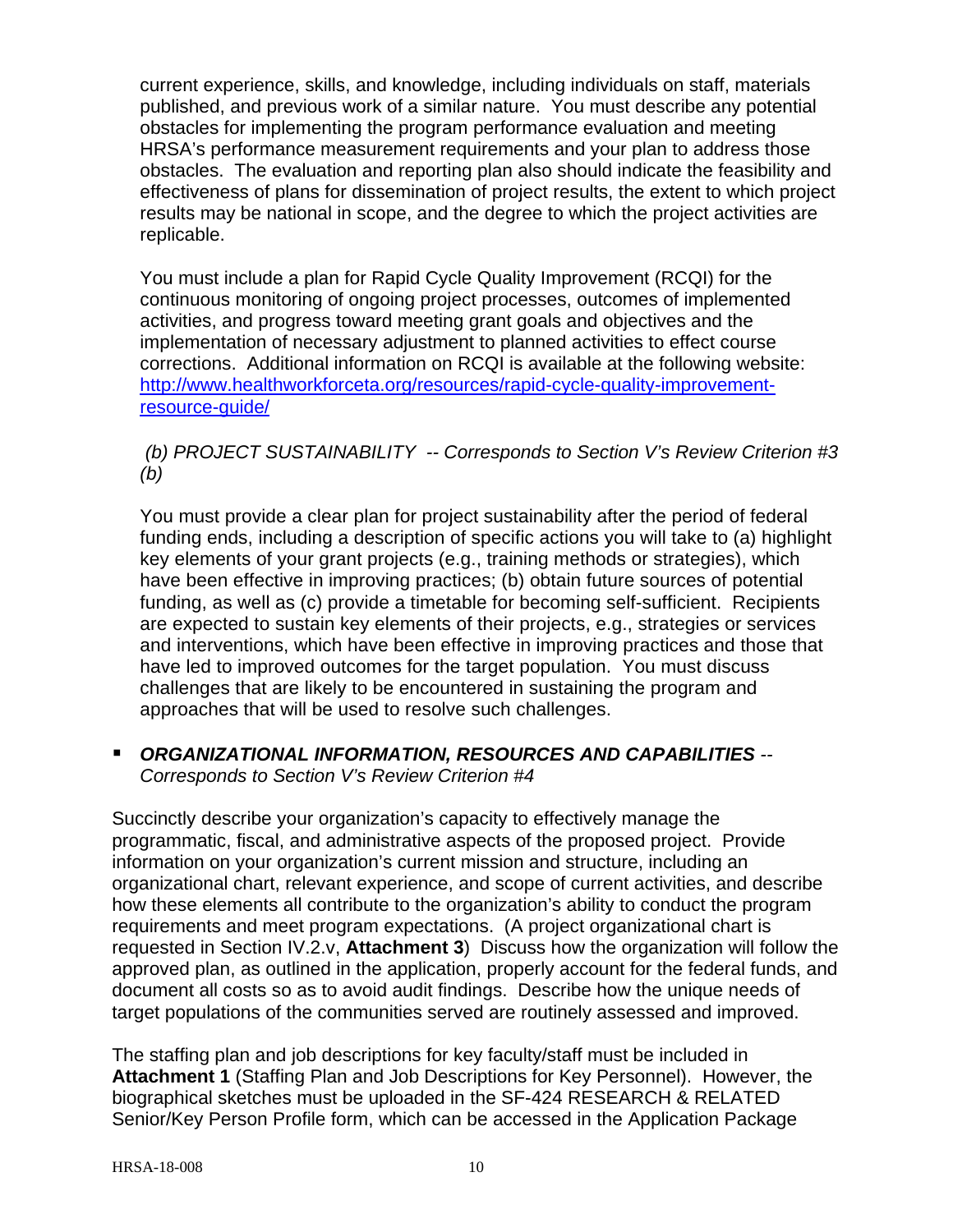under "Mandatory." Include biographical sketches for persons occupying the key positions, not to exceed TWO pages in length each. In the event that a biographical sketch is included for an identified individual who is not yet hired, please include a letter of commitment from that person with the biographical sketch.

Biographical sketches, not exceeding two pages per person, should include the following information:

- Senior/key personnel name
- Position Title
- Education/Training beginning with baccalaureate or other initial professional education, such as nursing, including postdoctoral training and residency training if applicable:
	- o Institution and location
	- o Degree (if applicable)
	- o Date of degree (MM/YY)
	- o Field of study
- *Section A (required)* **Personal Statement.** Briefly describe why the individual's experience and qualifications make him/her particularly well-suited for his/her role (e.g., PD/PI) in the project that is the subject of the award.
- Section B (*required*) **Positions and Honors.** List in chronological order previous positions, concluding with the present position. List any honors. Include present membership on any Federal Government public advisory committee.
- Section C *(optional)* **Peer-reviewed publications or manuscripts in press (in chronological order).** You are encouraged to limit the list of selected peerreviewed publications or manuscripts in press to no more than 15. Do not include manuscripts submitted or in preparation. The individual may choose to include selected publications based on date, importance to the field, and/or relevance to the proposed research. Citations that are publicly available in a free, online format may include URLs along with the full reference (note that copies of publicly available publications are not acceptable as appendix material).
- Section D (*optional)* **Other Support.** List both selected ongoing and completed (during the last three years) projects (Federal or non-Federal support). Begin with any projects relevant to the project proposed in this application. Briefly indicate the overall goals of the projects and responsibilities of the Senior/Key Person identified on the Biographical Sketch.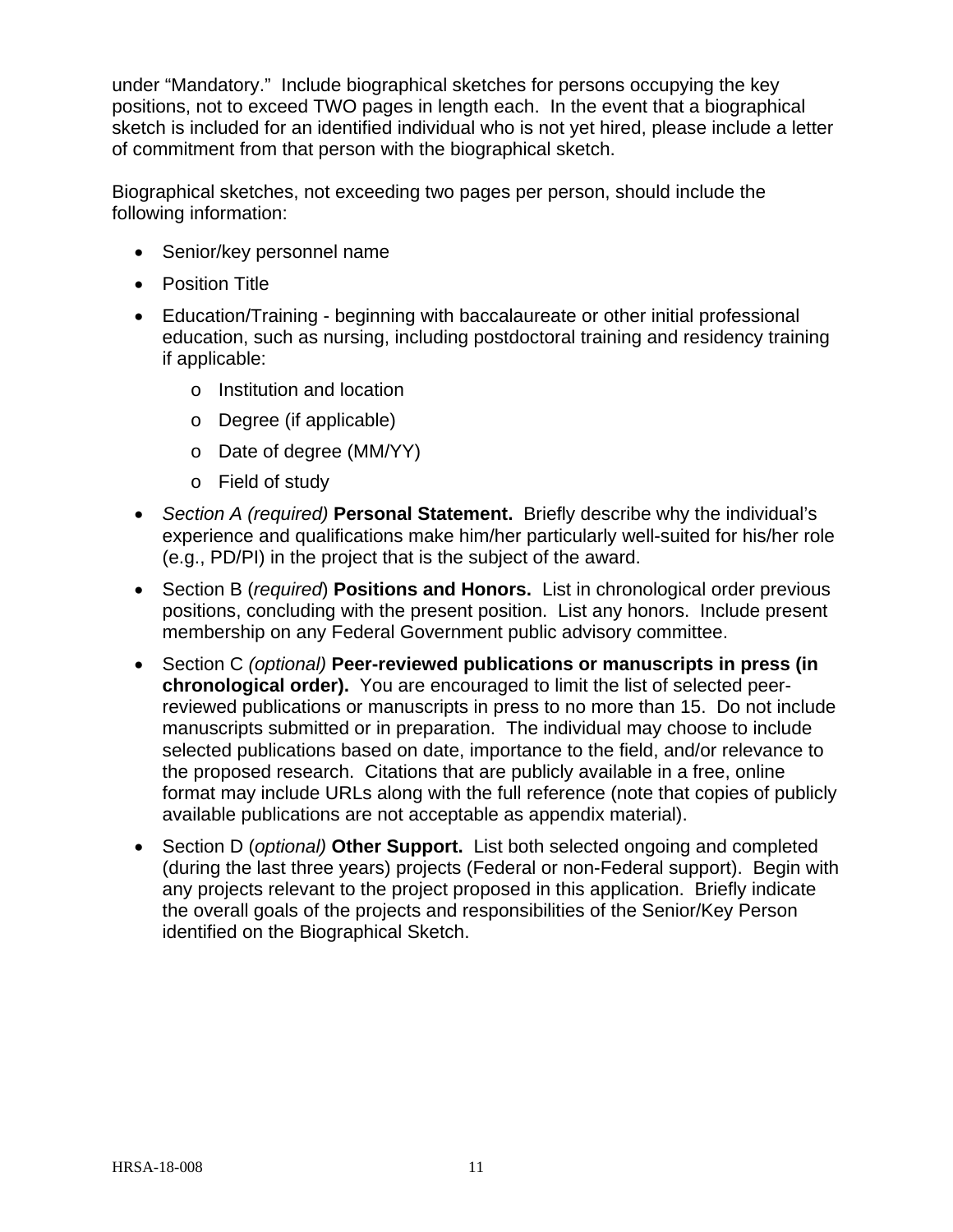## **NARRATIVE GUIDANCE**

To ensure that you fully address the review criteria, this table provides a crosswalk between the narrative language and where each section falls within the review criteria.

| <b>Narrative Section</b>           | <b>Review Criteria</b>                           |
|------------------------------------|--------------------------------------------------|
| <b>Purpose and Need</b>            | (1) Purpose and Need                             |
| Response to Program Purpose:       | (2) Response to Program Purpose                  |
| (a) Methodology/Approach           | (a) Methodology/Approach                         |
| (b) Work Plan                      | (b) Work Plan                                    |
| (c) Resolution of Challenges       | (c) Resolution of Challenges                     |
| Impact:                            | (3) Impact:                                      |
| (a) Evaluation and Technical       | (a) Evaluation and Technical Support             |
| <b>Support Capacity</b>            | Capacity                                         |
| (b) Project Sustainability         | (b) Project Sustainability                       |
| Organizational Information,        | (4) Organizational Information, Resources        |
| <b>Resources and Capabilities</b>  | and Capabilities                                 |
| <b>Budget and Budget Narrative</b> | (5) Support Requested – the budget section       |
| (below)                            | should include sufficient justification to allow |
|                                    | reviewers to determine the reasonableness        |
|                                    | of the support requested.                        |

#### <span id="page-15-0"></span>*iii. Budget*

See Section 4.1.iv of HRSA's *SF-424 R&R [Application Guide.](http://www.hrsa.gov/grants/apply/applicationguide/sf424rrguidev2.pdf)* Please note: the directions offered in the *SF-424 R&R [Application Guide](http://www.hrsa.gov/grants/apply/applicationguide/sf424rrguidev2.pdf)* may differ from those offered by Grants.gov. Please follow the instructions included the *R&R Application Guide*  and, the additional budget instructions provided below. A budget that follows the *R&R Application Guide* will ensure that, if the application is selected for funding, you will have a well-organized plan, and by carefully following the approved plan can avoid audit issues during the implementation phase.

Failure to submit a complete budget and budget justification that conforms to the instructions and requirements of the NOFO and related SF 424 R&R application guide may deem the application as non-responsive and will not be recommended for review.

**Reminder:** The Total Project or Program Costs are the total allowable costs (inclusive of direct **and** indirect costs) incurred by the recipient to carry out a HRSAsupported project or activity. Total project or program costs include costs charged to the award and costs borne by the recipient to satisfy a matching or cost-sharing requirement, as applicable.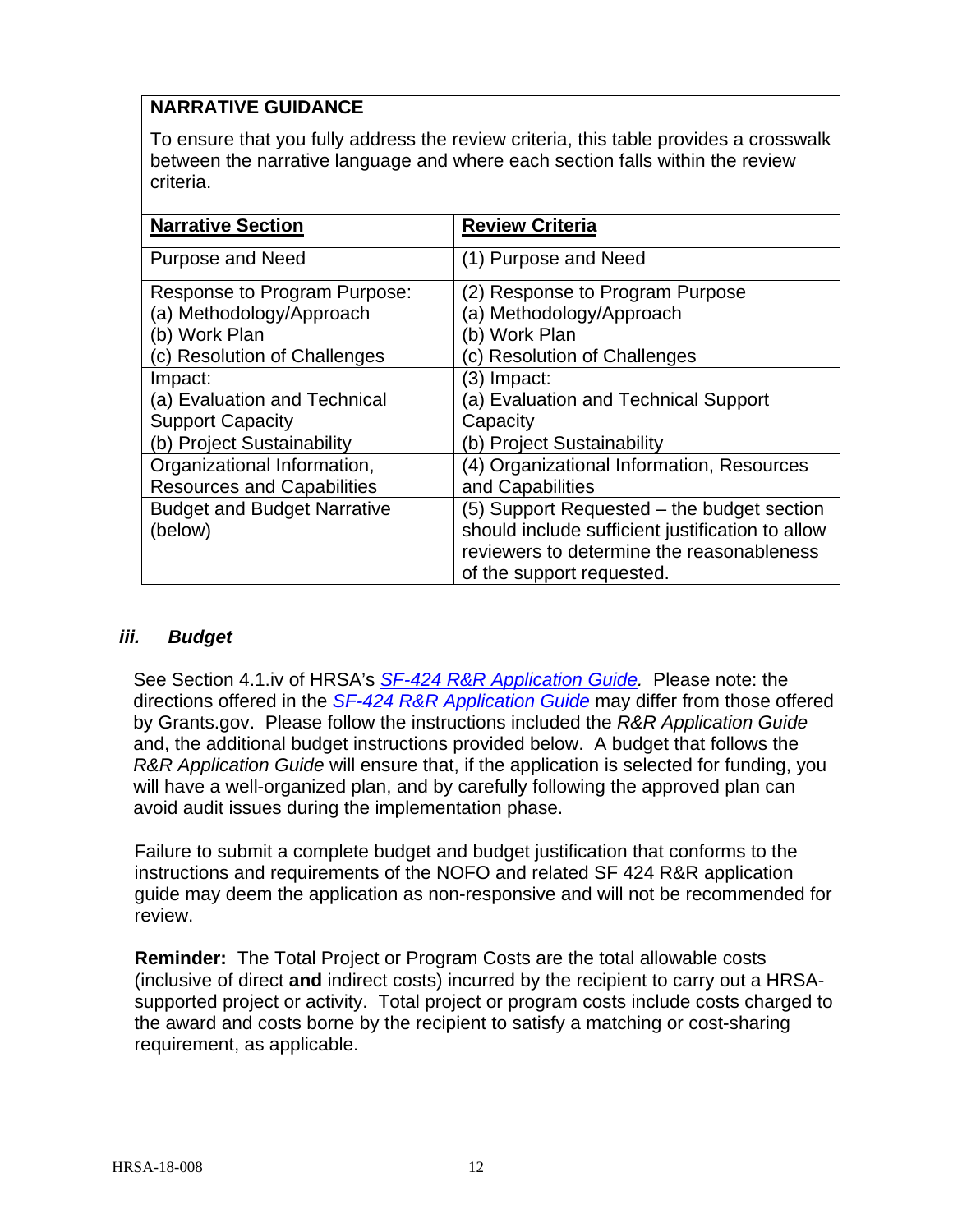In addition, the Preventive Medicine Residency program requires the following, which corresponds to Section V's Review Criterion #5: The indirect cost is limited to 8 percent of the modified total direct cost.

The Consolidated Appropriations Act, 2017, Division H, § 202, (P.L. 115-31) states, "None of the funds appropriated in this title shall be used to pay the salary of an individual, through a grant or other extramural mechanism, at a rate in excess of Executive Level II." Please see Section 4.1.iv Budget – Salary Limitation of HRSA's *[SF-](http://www.hrsa.gov/grants/apply/applicationguide/sf424rrguidev2.pdf)424 R&R [Application Guide](http://www.hrsa.gov/grants/apply/applicationguide/sf424rrguidev2.pdf)* for additional information. Note that these or other salary limitations may apply in FY 2018, as required by law.

#### <span id="page-16-0"></span>*iv. Budget Justification Narrative*

See Section 4.1.v. of HRSA's *SF-424 R&R [Application Guide.](http://www.hrsa.gov/grants/apply/applicationguide/sf424rrguidev2.pdf)* In addition, the Preventive Medicine Residency program requires the following:

Applicants **must** summarize any other Federal funding currently being received to conduct activities with a preventive medicine residency focus and provide a narrative description as to how funding requested through the Preventive Medicine Residency Program is not duplicative of other funding sources.

*Travel:* Applicants should allow for annual travel to national and regional meetings related to preventive medicine.

*Participant/Trainee Support Costs*: For applicants with participant/trainee support costs, list tuition (such as master's degree in public health)/fees/health insurance, stipends, travel to professional meetings, subsistence, other and the number of participants/trainees. Ensure that your budget breakdown separates these trainee costs, and includes a separate sub-total entitled "total Participant/Trainee Support Costs" which includes the summation of all trainee costs. **Trainee costs are to be obligated at the start of an individual resident's training year.** Budget periods for this grant program are expected to be May 1 through April 30. A trainee that starts, for example, on July 1, in the middle of an annual budget period, should have the full two years of trainee costs obligated at that time.

The only trainees eligible for stipend support are preventive medicine residents; for residents in dual or combined preventive medicine programs with a primary care specialty such as internal medicine, family medicine, or pediatrics, the awarded amount must only be used for the preventive medicine residency activities during time spent in the preventive medicine curriculum.

#### <span id="page-16-1"></span>*vi.Attachments*

Please provide the following items in the order specified below to complete the content of the application. **Unless otherwise noted, attachments count toward the application page limit.** Indirect cost rate agreements and proof of non-profit status (if applicable) will not count toward the page limit. **Each attachment must be clearly labeled**.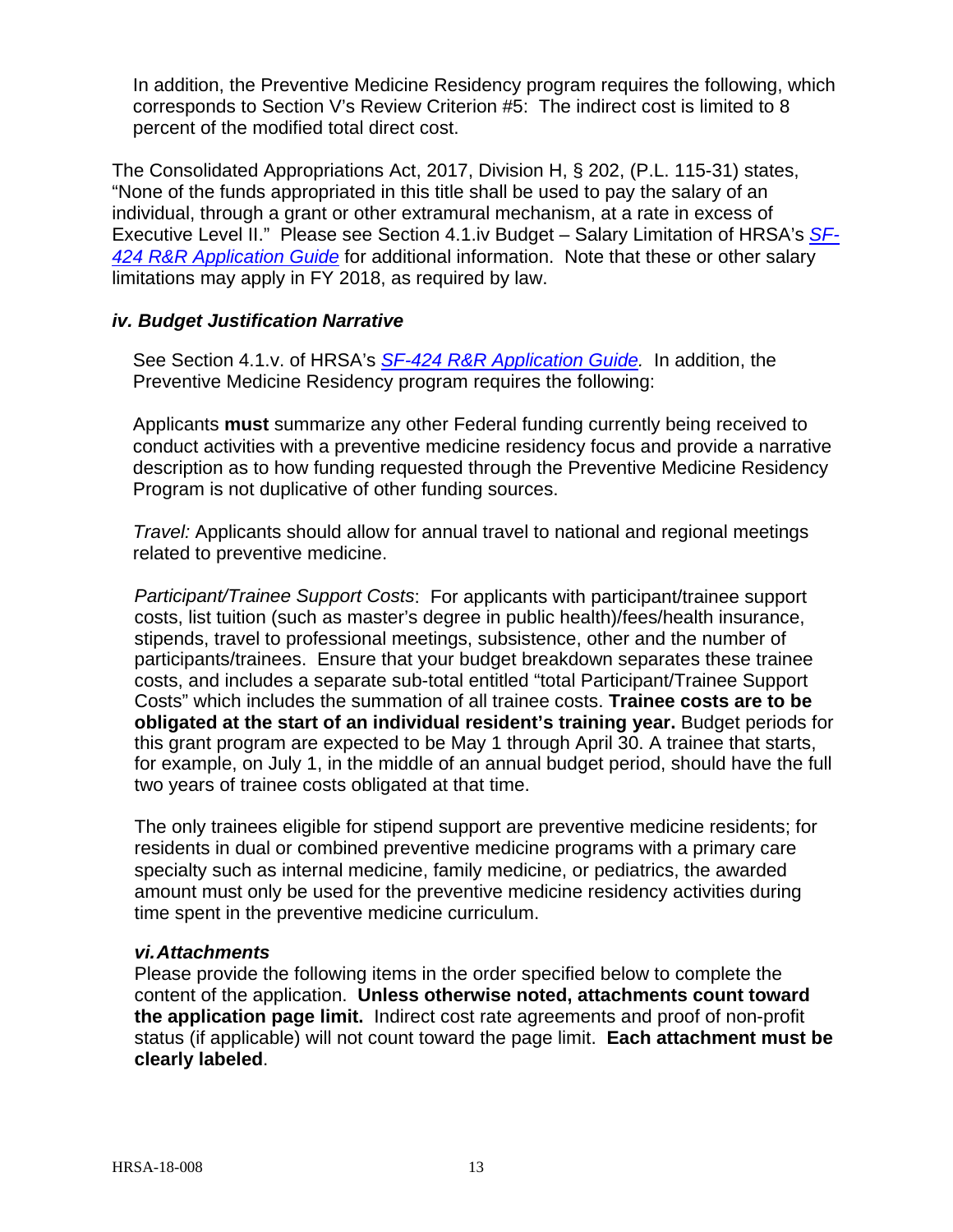*Attachment 1: Staffing Plan and Job Descriptions for Key Personnel (*See Section 4.1.vi. of HRSA's *SF-424 R&R [Application Guide\)](http://www.hrsa.gov/grants/apply/applicationguide/sf424rrguidev2.pdf)*

Keep each job description to one page in length as much as is possible. Include the role, responsibilities, and qualifications of proposed project staff. Also, please include a description of your organization's time keeping process to ensure that you will comply with the federal standards related to documenting personnel costs.

*Attachment 2: Letters of Agreement, Memoranda of Understanding, and/or Description(s) of Proposed/Existing Contracts (project-specific)* 

Provide any documents that describe working relationships between your organization and other entities and programs cited in the proposal. Documents that confirm actual or pending contractual or other agreements should clearly describe the roles of the contractors and any deliverable. Letters of agreement must be signed and dated.

#### *Attachment 3: Project Organizational Chart*

Provide a one-page figure that depicts the organizational structure of *the project (not the applicant organization)*.

#### *Attachment 4: Work Plan Chart*

Provide a work plan chart that includes major program objectives, activites/tasks, responsible personnel, and timeline.

#### *Attachment 5: Maintenance of Effort Documentation*

Applicants must provide a baseline aggregate expenditure for the prior fiscal year and an estimate for the next fiscal year using a chart similar to the one below. HRSA will enforce statutory MOE requirements through all available mechanisms.

### NON-FEDERAL EXPENDITURES

| <b>FY 2017 (Actual)</b>                  | FY 2018 (Estimated)                      |
|------------------------------------------|------------------------------------------|
| Actual FY 2017 non-federal funds,        | Estimated FY 2018 non-federal funds,     |
| including in-kind, expended for          | including in-kind, designated for        |
| activities proposed in this application. | activities proposed in this application. |
| Amount: \$                               | Amount: \$                               |

#### *Attachment 6: Documentation of Accreditation*

Refer to *[Section III.1](#page-6-0)* for specific accreditation documentation requirements.

#### *Attachment 7:* Letters of Support

Provide a letter of support for each organization or department involved in your proposed project. Letters of support must be from someone who holds the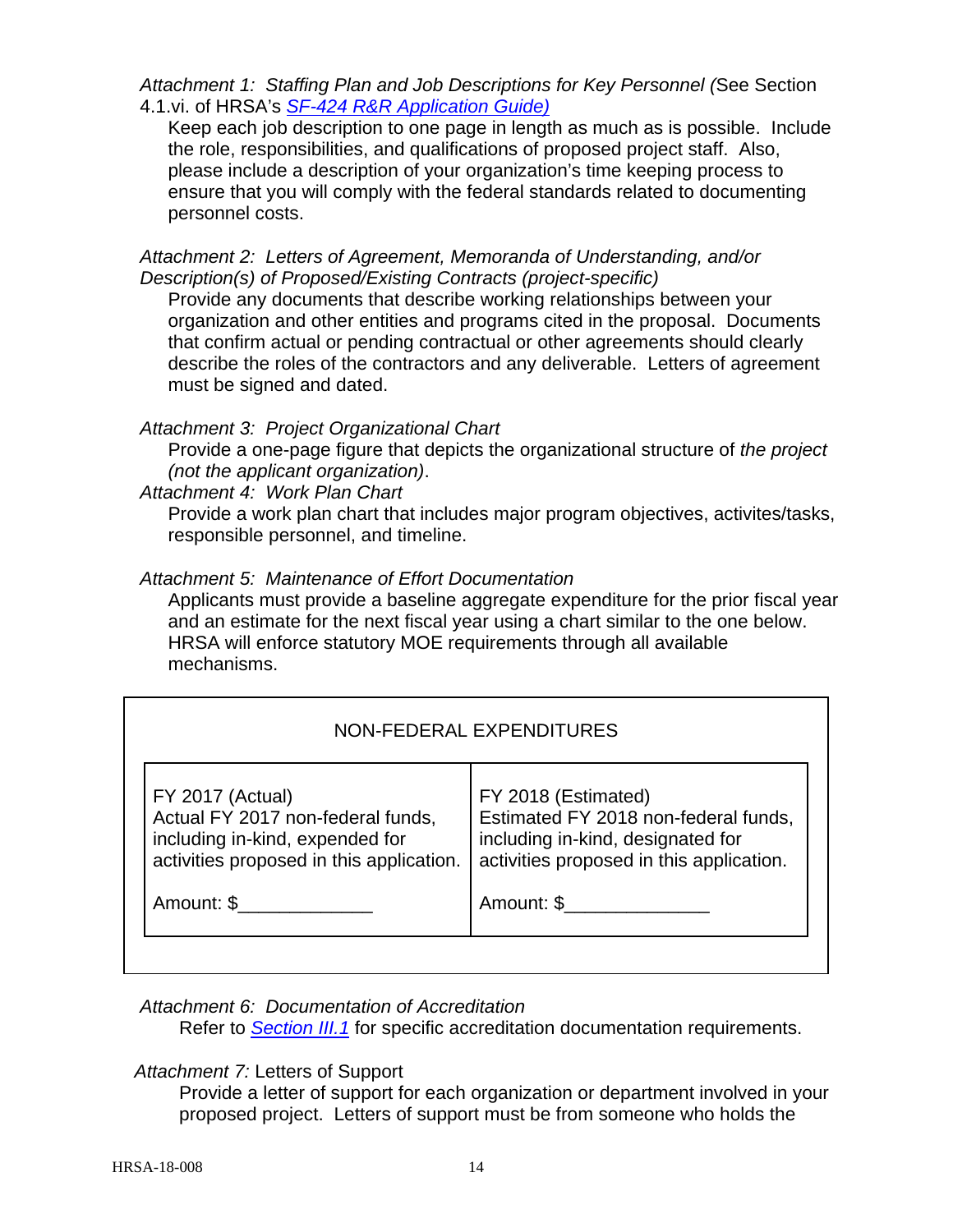authority to speak for the organization or department (CEO, Chair, etc.), must be signed and dated, and must specifically indicate understanding of the project and a commitment to the project, including any resource commitments (in-kind services, dollars, staff, space, equipment, etc.).

*Attachment 8: Other Relevant Documents*

Include here any other document that is relevant to the application.

#### <span id="page-18-0"></span>*3. Dun and Bradstreet Data Universal Numbering System (DUNS) Number and System for Award Management*

You must obtain a valid DUNS number, also known as the Unique Entity Identifier for your organization/agency and provide that number in your application. You must also register with the System for Award Management (SAM) and continue to maintain active SAM registration with current information at all times during which you have an active federal award or an application or plan under consideration by an agency (unless the applicant is an individual or Federal agency that is exempted from those requirements under 2 CFR § 25.110(b) or (c), or has an exception approved by the agency under 2 CFR § 25.110(d))**.**

HRSA may not make an award to an applicant until the applicant has complied with all applicable DUNS and SAM requirements and, if an applicant has not fully complied with the requirements by the time HRSA is ready to make an award, HRSA may determine that the applicant is not qualified to receive an award and use that determination as the basis for making an award to another applicant.

If you have already completed Grants.gov registration for HRSA or another federal agency, confirm that the registration is still active and that the Authorized Organization Representative (AOR) has been approved.

The Grants.gov registration process requires information in three separate systems:

- Dun and Bradstreet [\(http://www.dnb.com/duns-number.html\)](http://www.dnb.com/duns-number.html)
- System for Award Management (SAM) [\(https://www.sam.gov\)](https://www.sam.gov/)
- Grants.gov [\(http://www.grants.gov/\)](http://www.grants.gov/)

For further details, see Section 3.1 of HRSA's *SF-424 R&R [Application Guide.](http://www.hrsa.gov/grants/apply/applicationguide/sf424rrguidev2.pdf)*

**If you fail to allow ample time to complete registration with SAM or Grants.gov, you will not be eligible for a deadline extension or waiver of the electronic submission requirement.**

#### <span id="page-18-1"></span>**4. Submission Dates and Times**

#### **Application Due Date**

The due date for applications under this NOFO is *January 26, 2018 at 11:59 p.m. Eastern Time*.

See Section 8.2.5 – Summary of emails from Grants.gov in HRSA's *[SF-424](http://www.hrsa.gov/grants/apply/applicationguide/sf424rrguidev2.pdf) R&R [Application Guide](http://www.hrsa.gov/grants/apply/applicationguide/sf424rrguidev2.pdf)* for additional information.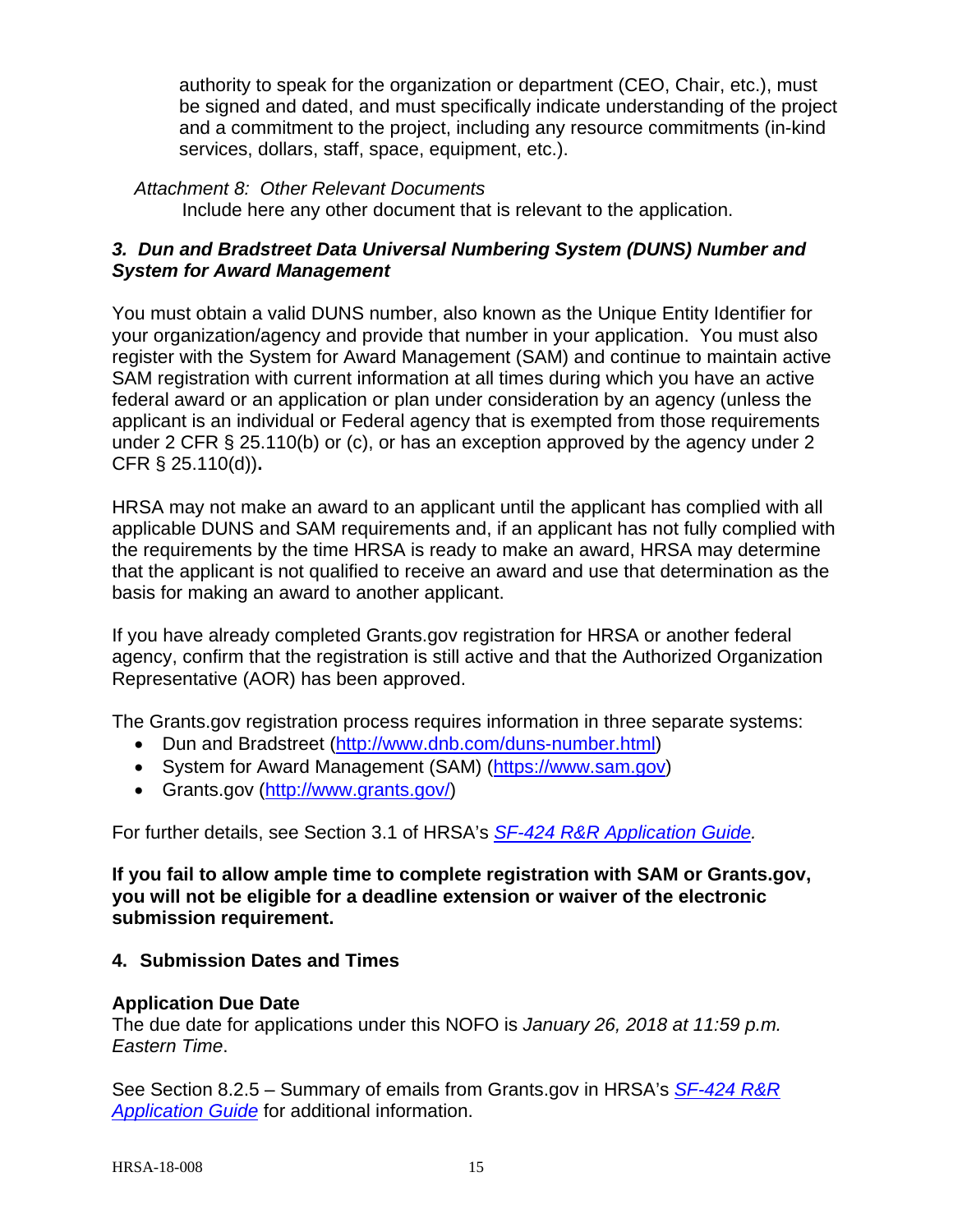#### <span id="page-19-0"></span>**5. Intergovernmental Review**

The Preventive Medicine Residency Program is not a program subject to the provisions of Executive Order 12372, as implemented by 45 CFR part 100.

See Section 4.1 ii of HRSA's *SF-424 R&R [Application Guide](http://www.hrsa.gov/grants/apply/applicationguide/sf424rrguidev2.pdf)* for additional information.

#### <span id="page-19-1"></span>**6. Funding Restrictions**

You may request funding for a project period up to 5 years, at no more than \$400,000 per year (inclusive of direct **and** indirect costs). The FY 2018 President's Budget does not request funding for this program. This program notice is subject to the appropriation of funds, and is a contingency action taken to ensure that, should funds become available for this purpose, applications can be processed, and funds awarded in a timely manner. Awards to support projects beyond the first budget year will be contingent upon Congressional appropriation, satisfactory progress in meeting the project's objectives, and a determination that continued funding would be in the best interest of the Federal Government.

You may not use funds under this notice for purposes specified in HRSA's *[SF-424](http://www.hrsa.gov/grants/apply/applicationguide/sf424rrguidev2.pdf) R&R [Application Guide](http://www.hrsa.gov/grants/apply/applicationguide/sf424rrguidev2.pdf)*. In addition, funds may not be used for new construction or major renovation activities, international training or travel, or specialty board certification exam fees.

The General Provisions in Division H of the Consolidated Appropriations Act, 2017 (P.L. 115-31) apply to this program. Please see Section 4.1 of HRSA's *[SF-424](http://www.hrsa.gov/grants/apply/applicationguide/sf424rrguidev2.pdf) R&R [Application Guide](http://www.hrsa.gov/grants/apply/applicationguide/sf424rrguidev2.pdf)* for additional information. Note that these or other restrictions will apply in FY 2018, as required by law.

You are required to have the necessary policies, procedures and financial controls in place to ensure that your organization complies with all legal requirements and restrictions applicable to the receipt of federal funding, including statutory restrictions on use of funds for lobbying, executive salaries, gun control, abortion, etc. Like those for all other applicable grants requirements, the effectiveness of these policies, procedures and controls is subject to audit.

All program income generated as a result of awarded funds must be used for approved project related activities. The program income alternative(s) applied to the award(s) under the program will be addition. Post-award requirements for program income can be found at [45 CFR § 75.307.](http://www.ecfr.gov/cgi-bin/retrieveECFR?gp=1&SID=4d52364ec83fab994c665943dadf9cf7&ty=HTML&h=L&r=PART&n=pt45.1.75#se45.1.75_1307)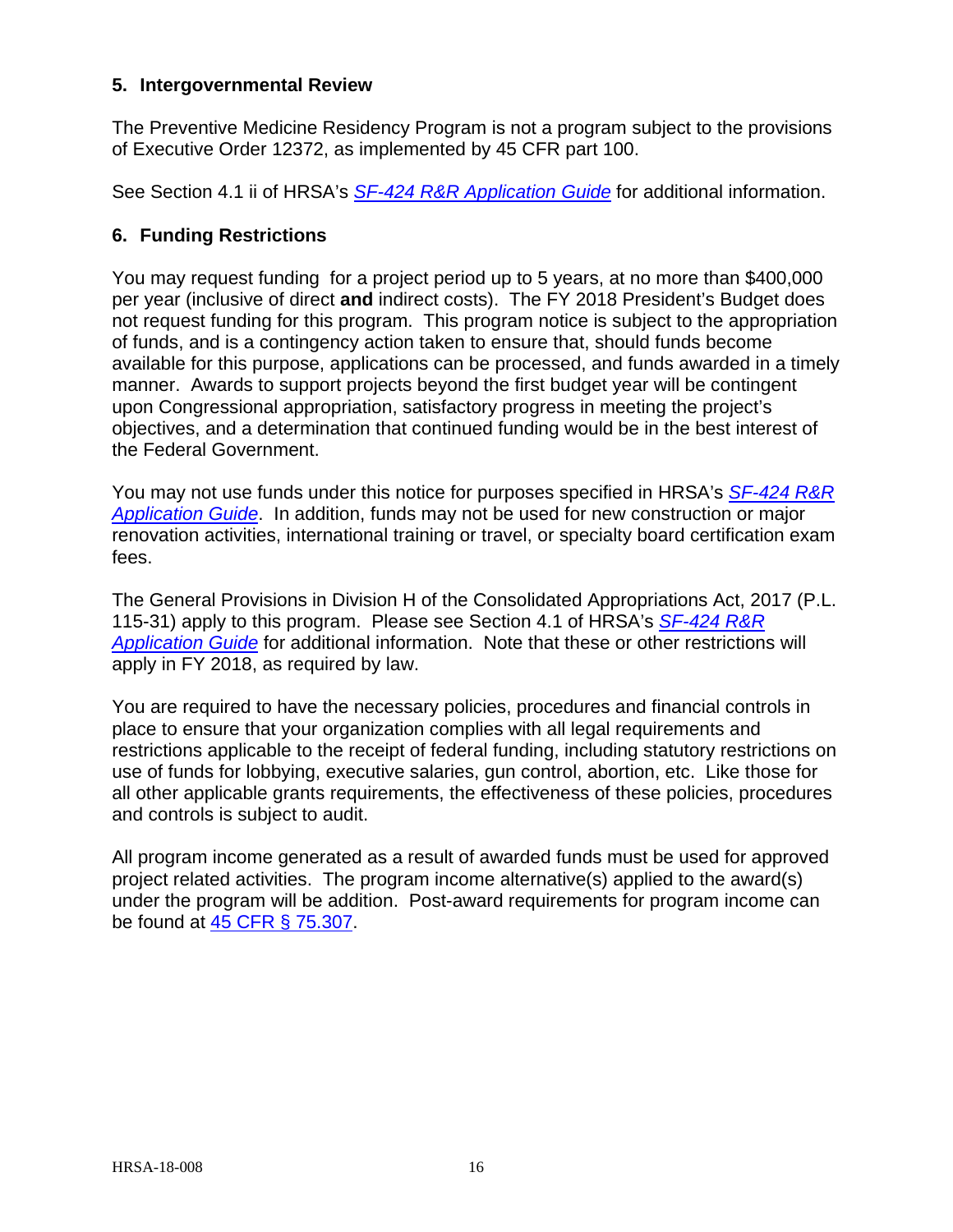## <span id="page-20-0"></span>**V. Application Review Information**

## <span id="page-20-1"></span>**1. Review Criteria**

Procedures for assessing the technical merit of applications have been instituted to provide for an objective review of applications and to assist you in understanding the standards against which your application will be judged. Critical indicators have been developed for each review criterion to assist you in presenting pertinent information related to that criterion and to provide the reviewer with a standard for evaluation. Review criteria are outlined below with specific detail and scoring points.

These criteria are the basis upon which the reviewers will evaluate and score the merit of the application. The entire proposal will be considered during objective review.

Review criteria are used to review and rank applications. The Preventive Medicine Residency Program has five (5) review criteria:

*Criterion 1: PURPOSE AND NEED (15 points) – Corresponds to Section IV's Purpose and Need* 

The extent to which the application demonstrates the problem and associated factors contributing to the problem, including the quality of and extent to which the application:

- Identifies and addresses a need for preventive medicine physicians in the medical and public health systems, including diversity of the workforce, as appropriate;
- Will provide service to a high need population; and
- Provides appropriate demographic data and references to support the information provided.

*Criterion 2: RESPONSE TO PROGRAM PURPOSE (30 points) – Corresponds to Section IV's Response to Program Purpose Sub-section (a) Methodology/Approach, Sub-section (b) Work Plan and Sub-section (c) Resolution of Challenges*

*Criterion 2 (a): METHODOLOGY/APPROACH (15 points) – Corresponds to Section IV's Response to Program Purpose Sub-section (a) Methodology/Approach*

The extent to which the proposed project responds to the requirements and expectations of the program and addresses the needs highlighted in the Purpose and Need section, including the quality and extent to which the application:

- Proposes to train and graduate a reasonable number of preventive medicine residents relative to the budget request;
- Provides interprofessional training for preventive medicine residents;
- Proposes innovative or evidence-based training enhancements that will improve health for communities, particularly those that are medically underserved;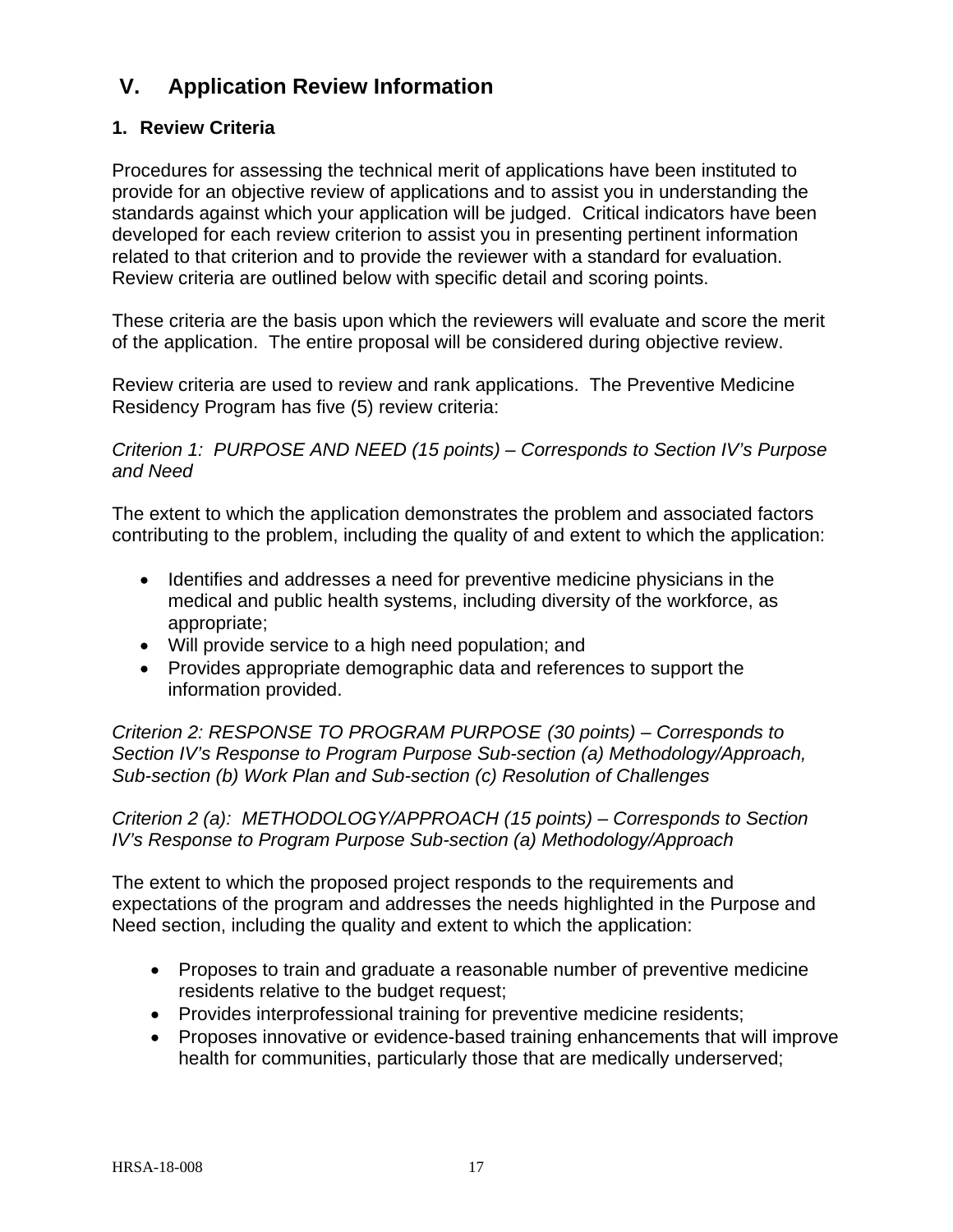- Includes partnerships that will provide enhanced training and advance integration of public health and primary care, including rotations with governmental public health agencies and other public health practice partners;
- The extent to which project results may be national in scope and the degree to which the project activities are replicable;
- Proposes a feasible and effective plan for dissemination of project activities and results, if applicable;
- Proposes a plan to address HHS clinical priorities of addressing opioid abuse, mental health, and childhood obesity;
- Proposes a plan to address competencies in emerging public health issues including disaster and emergency preparedness and training for practice in rural and underserved areas, including the use of telehealth; and
- Proposes to partner with primary care and public health entities that foucs on underserved communities, such as federally qualified health centers, Indian health service and Tribal health centers, and Rural Health Clinics.

#### *Criterion 2 (b): WORK PLAN (10 points) – Corresponds to Section IV's Response to Program Purpose Sub-section (b) Work Plan*

The extent to which the application provides a clear, comprehensive, and specific set of goals and objectives and the concrete steps that will be used to achieve those goals and objectives. The description should include timeline, stakeholders, and a description of how stakeholders are representative of the diversity of the populations and communities served.

#### *Criterion 2 (c): RESOLUTION OF CHALLENGES (5 points) – Corresponds to Section IV's Response to Program Purpose Sub-section (c) Resolution of Challenges*

The extent to which the application demonstrates an understanding of potential obstacles and challenges during the design and implementation of the project, as well as a plan for dealing with identified contingencies that may arise.

*Criterion 3: IMPACT(25 points) – Corresponds to Section IV's Impact Sub-section (a) Evaluation and Technical Support Capacity, and Sub-section (b) Project Sustainability*

*Criterion 3(a): EVALUATION AND TECHNICAL SUPPORT CAPACITY (15 points) – Corresponds to Section IV's Impact Sub-section (a) Evaluation and Technical Support Capacity* 

The extent to which the application will effectively evaluate and report on appropriate outcomes, including both internal program evaluation and HRSA's required performance measures, as outlined in the corresponding Project Narrative Section IV's Impact Sub-section (a). Specific criteria include:

• The strength and effectiveness of the methods proposed to monitor and evaluate the project results, including evidence that the evaluative measures will be able to assess: 1) to what extent the program objectives have been met, and 2) to what extent these can be attributed to the project.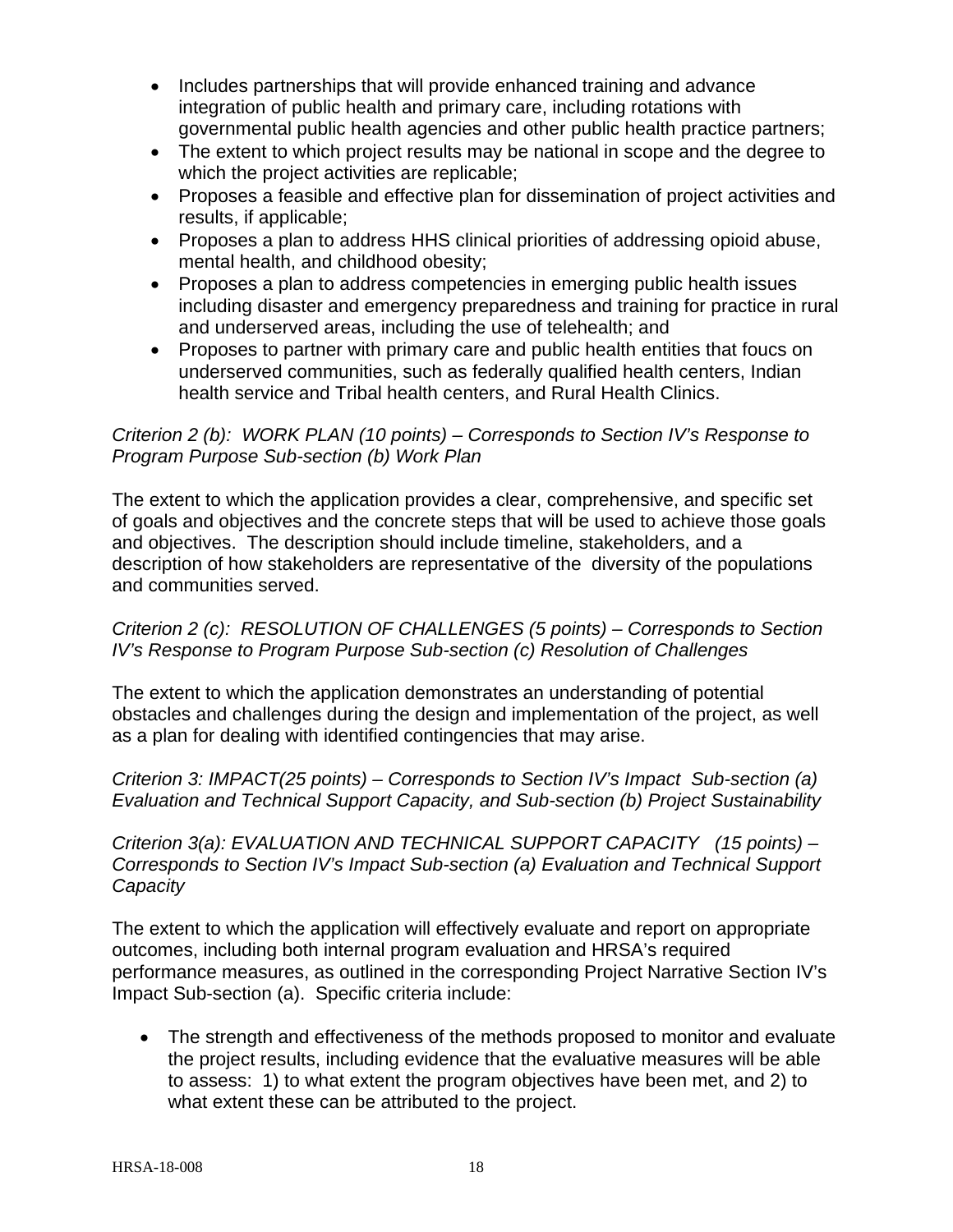- The extent to which the evaluation plan includes necessary components (descriptions of the inputs, key processes, variables to be measured, expected outcomes of the funded activities, and how key measures will be reported), as well as a description of how data will be collected and manageed in such a way that allows for accurate and timely reporting of performance outcomes.
- The extent to which the application anticipates obstacles to the evaluation and propose how to address those obstacles.

#### *Criterion 3 (b): PROJECT SUSTAINIBILITY (10 points) – Corresponds to Section IV's Impact Sub-section (b) Project Sustainability*

The extent to which the application describes a solid plan to sustain key elements of their project after the period of federal funding ends, and clearly articulates likely challenges to be encountered in sustaining the program and describes logical approaches to resolving such challenges.

#### *Criterion 4: ORGANIZATIONAL INFORMATION, RESOURCES AND CAPABILITIES (15 points) – Corresponds to Section IV's Organizational Information, Resources and Capabilities*

The extent to which project personnel are qualified by training and/or experience to implement and carry out the project. The capabilities of the applicant organization and the quality and availability of facilities and personnel to fulfill the needs and requirements of the proposed project, including the degree to which the organization's mission aligns with the goals of this program. These will be evaluated both through the narrative and the attachments.

#### *Criterion 5: SUPPORT REQUESTED (15 points) – Corresponds to Section IV's Budget Justification Narrative and SF-424 R&R budget forms*

Applications will be reviewed for the adequacy and the reasonableness of the proposed budget for each year of the project period, in relation to the objectives, the complexity of the educational activities, and the anticipated results, including:

- The extent to which the budget narrative provides sufficient detail with line item documentation to determine how the funds requested will be used and are tied to the objectives.
- The extent to which costs, as outlined in the budget and required resources sections, are reasonable given the scope of work.
- The extent to which key personnel have adequate time devoted to the project to achieve project objectives.
- The extent to which trainee stipends, fellowships, or traineeships are reasonable and supportive of the project objectives.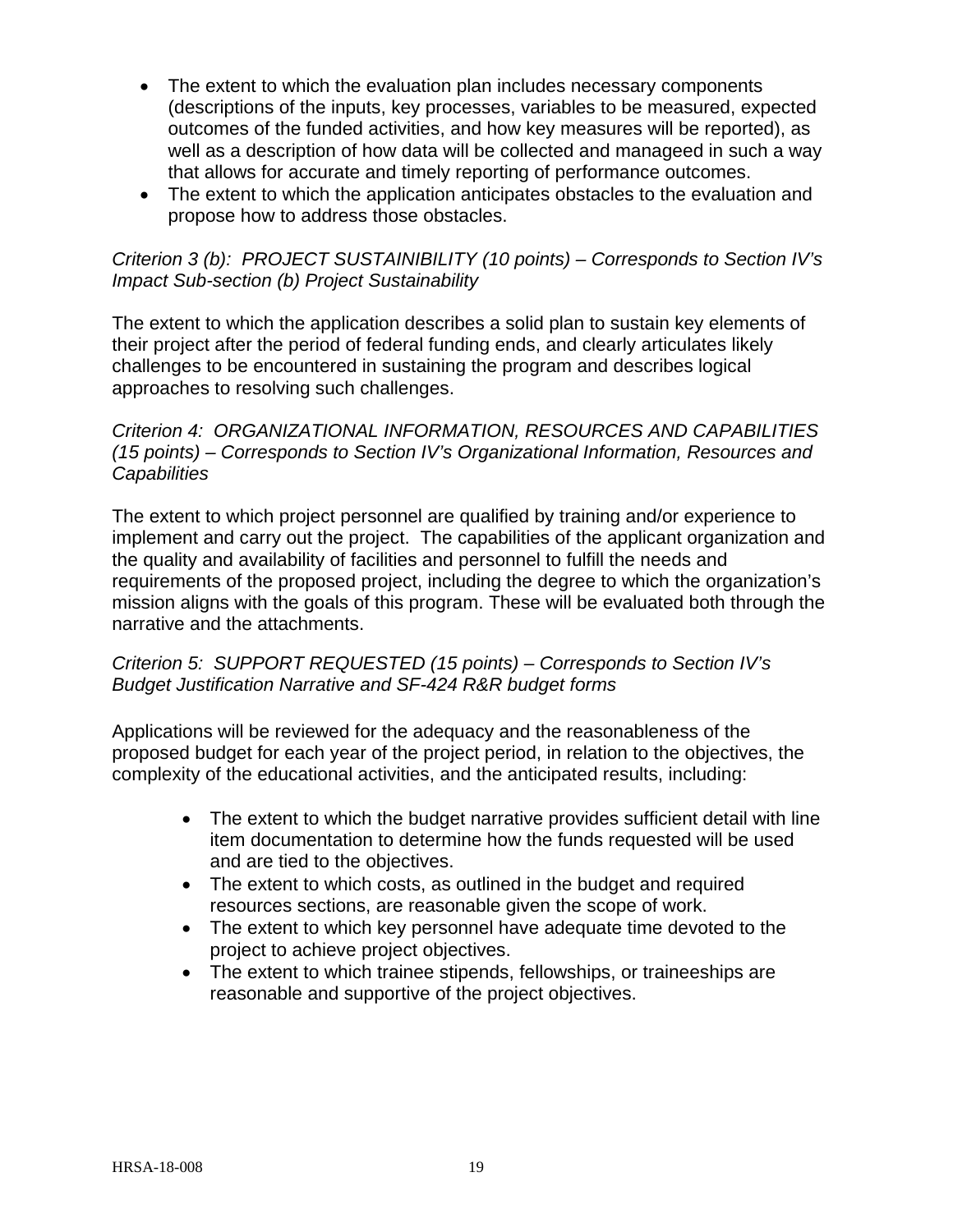#### <span id="page-23-0"></span>**2. Review and Selection Process**

The independent review process provides an objective evaluation to the individuals responsible for making award decisions. The highest ranked applications receive consideration for award within available funding. In addition to the ranking based on merit criteria, HRSA approving officials may also apply other factors in award selection (e.g., geographical distribution), if specified below in this NOFO. HRSA may also consider assessment of risk and the other pre-award activities described in Section 3 below.

Please see Section 5.3 of HRSA's *SF-424 [R&R Application Guide](http://www.hrsa.gov/grants/apply/applicationguide/sf424rrguidev2.pdf)* for more details.

This program does not have any funding priorities, preferences or special considerations.

#### <span id="page-23-1"></span>**3. Assessment of Risk and Other Pre-Award Activities**

HRSA may elect not to fund applicants with management or financial instability that directly relates to the organization's ability to implement statutory, regulatory or other requirements [\(45 CFR § 75.205\)](http://www.ecfr.gov/cgi-bin/retrieveECFR?gp=1&SID=4d52364ec83fab994c665943dadf9cf7&ty=HTML&h=L&r=PART&n=pt45.1.75#se45.1.75_1205).

Applications receiving a favorable objective review are reviewed for other considerations that include past performance, as applicable, cost analysis of the project/program budget, assessment of your management systems, ensuring continued applicant eligibility, and compliance with any public policy requirements, including those requiring just-in-time submissions. You may be asked to submit additional programmatic or administrative information (such as an updated budget or "other support" information) or to undertake certain activities (such as negotiation of an indirect cost rate) in anticipation of an award. However, even at this point in the process, such requests do not guarantee that an award will be made. Following review of all applicable information, the HRSA's approving and business management officials will determine whether an award can be made, if special conditions are required, and what level of funding is appropriate.

Award decisions are discretionary and are not subject to appeal to any HRSA or HHS official or board.

Effective January 1, 2016, HRSA is required to review and consider any information about your organization that is in the [Federal Awardee Performance and Integrity](https://www.fapiis.gov/)  [Information System \(FAPIIS\).](https://www.fapiis.gov/) You may review and comment on any information about your organization that a federal awarding agency previously entered. HRSA will consider any of your comments, in addition to other information in [FAPIIS](https://www.fapiis.gov/) in making a judgment about your organization's integrity, business ethics, and record of performance under federal awards when completing the review of risk posed by applicants as described in [45 CFR § 75.205 HHS Awarding Agency Review of Risk](http://www.ecfr.gov/cgi-bin/text-idx?node=pt45.1.75)  [Posed by Applicants.](http://www.ecfr.gov/cgi-bin/text-idx?node=pt45.1.75)

A determination that an applicant is not qualified will be reported by HRSA to FAPIIS [\(45 CFR § 75.212\)](http://www.ecfr.gov/cgi-bin/text-idx?node=pt45.1.75).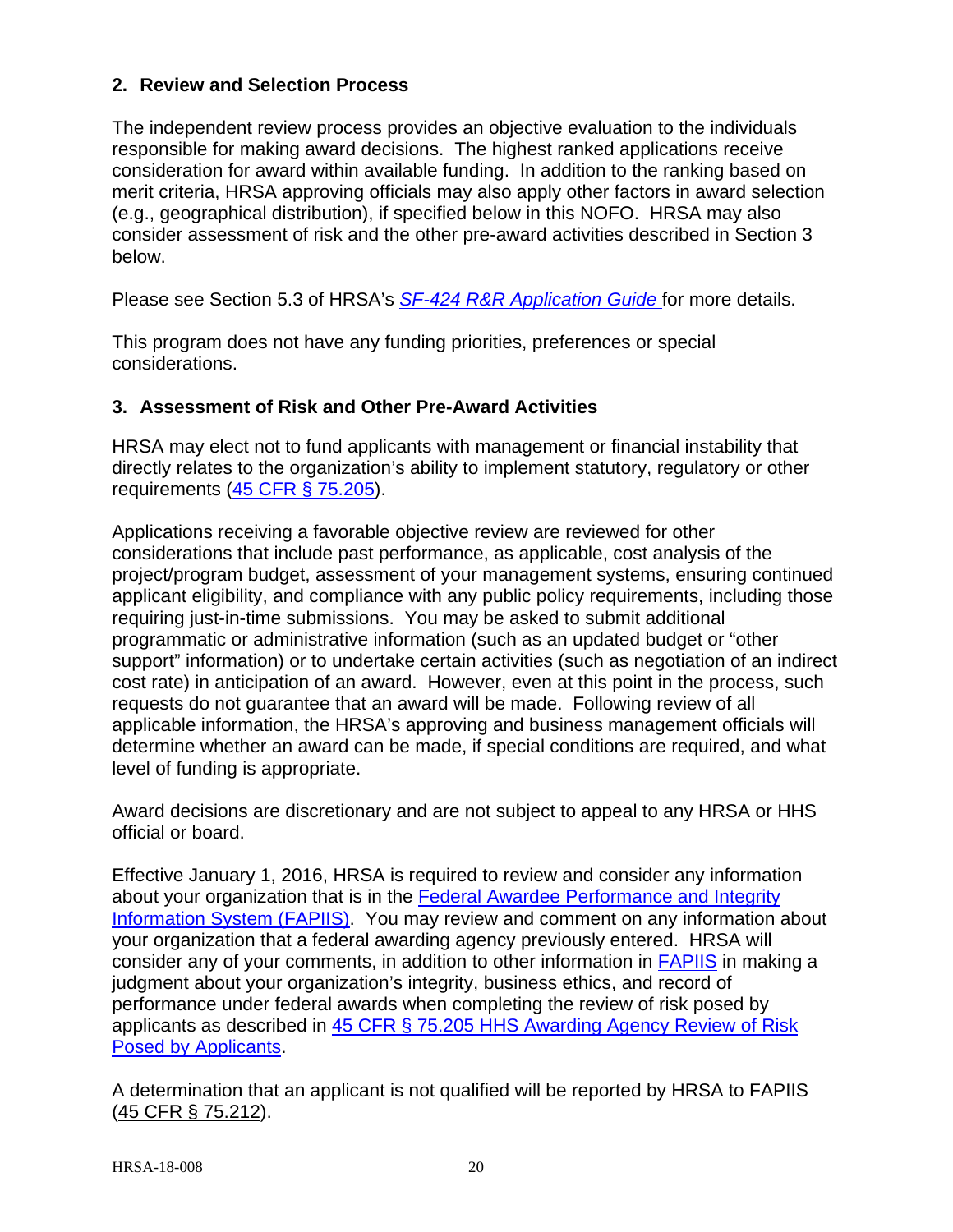#### <span id="page-24-0"></span>**4. Anticipated Announcement and Award Dates**

HRSA anticipates issuing/announcing awards prior to the start date of May 1, 2018.

## <span id="page-24-1"></span>**VI. Award Administration Information**

#### <span id="page-24-2"></span>**1. Award Notices**

HRSA will issue the Notice of Award prior to the start date of May 1, 2018. See Section 5.4 of HRSA's *SF-424 [R&R Application Guide](http://www.hrsa.gov/grants/apply/applicationguide/sf424rrguidev2.pdf)* for additional information.

#### <span id="page-24-3"></span>**2. Administrative and National Policy Requirements**

See Section 2.2 of HRSA's *SF-424 [R&R Application Guide](http://www.hrsa.gov/grants/apply/applicationguide/sf424rrguidev2.pdf)*.

#### <span id="page-24-4"></span>**3. Reporting**

Award recipients must comply with Section 6 of HRSA's *SF-424 [R&R Application Guide](http://www.hrsa.gov/grants/apply/applicationguide/sf424rrguidev2.pdf)* **and** the following reporting and review activities:

1) **Progress Report(s).** The recipient must submit a progress report to HRSA on an **annual** basis. The Bureau of Health Workforce (BHW) will verify that approved and funded applicants' proposed objectives are accomplished during each year of the project.

The BHW Progress Report has two parts. The first part demonstrates recipient progress on program-specific goals. Recipients will provide performance information on project objectives and accomplishments, project barriers and resolutions, and will identify any technical assistance needs.

The second part collects information providing a comprehensive overview of recipient overall progress in meeting the approved and funded objectives of the project, as well as plans for continuation of the project in the coming budget period. The recipient should also plan to report on dissemination activities in the annual progress report.

Further information will be provided in the award notice.

2) **Performance Reports.** The recipient must submit a Performance Report to HRSA via the EHBs on an annual basis. All BHW recipients are required to collect and report performance data so that HRSA can meet its obligations under the Government Performance and Results Modernization Act of 2010 (GPRA). The required performance measures for this program are outlined in the Project Narrative Section IV's Impact Sub-section (a). Further information will be provided in the award notice.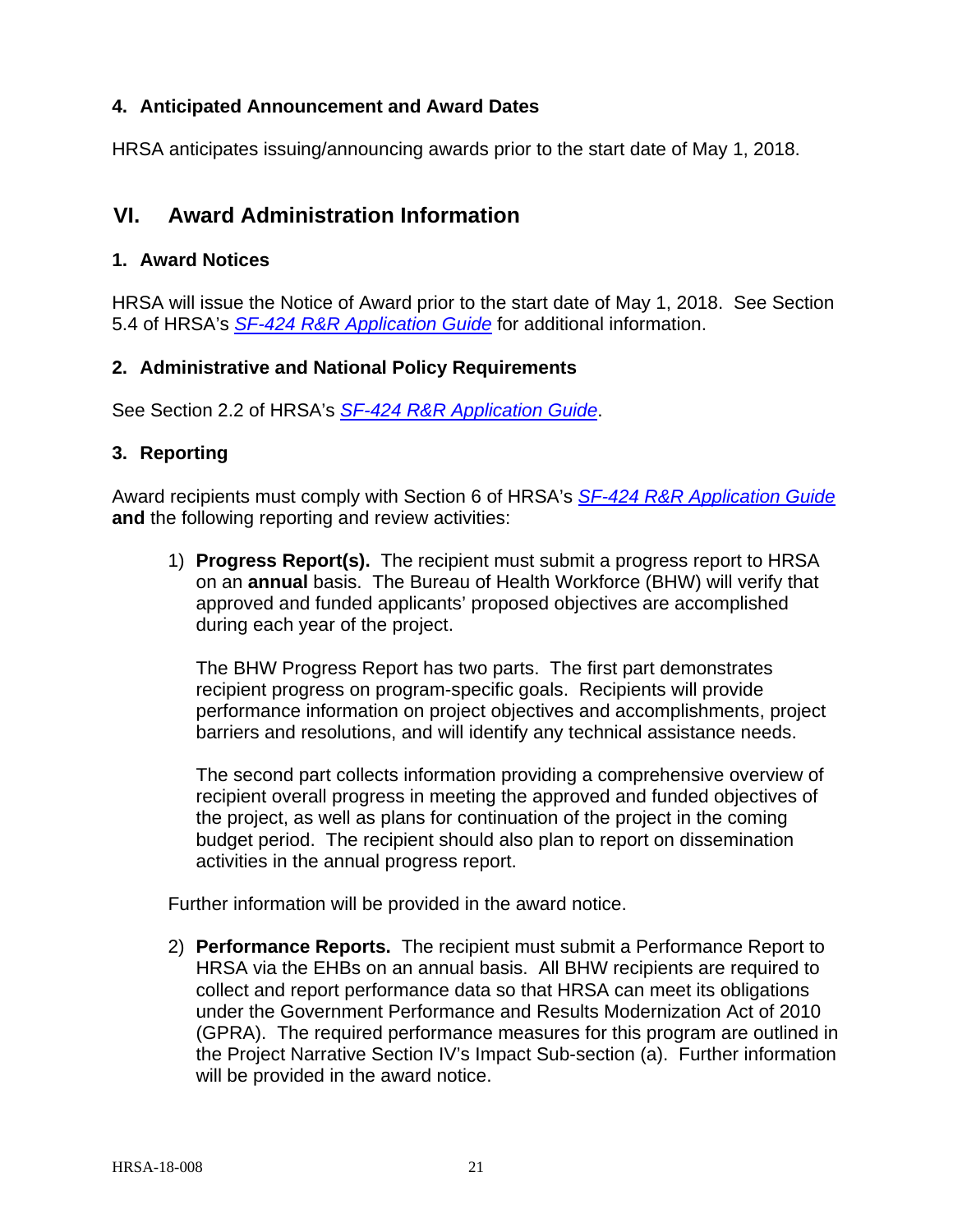The annual performance report will address all academic year activities from July 1 to June 30, and will be due to HRSA on July 31 each year. If award activity extends beyond June 30 in the final year of the project period, a Final Performance Report (FPR) may be required to collect the remaining performance data. The FPR is due within 90 days after the project period ends.

3) **Final Report.** A final report is due within 90 days after the project period ends. The Final Report must be submitted online by recipients in the Electronic Handbook system at [https://grants.hrsa.gov/webexternal/home.asp.](https://grants.hrsa.gov/webexternal/home.asp)

The Final Report is designed to provide BHW with information required to close out a grant after completion of project activities. Recipients are required to submit a final report at the end of their project. The Final Report includes the following sections:

- **Project Objectives and Accomplishments Description of major** accomplishments on project objectives.
- **Project Barriers and Resolutions Description of barriers/problems that** impeded project's ability to implement the approved plan.
- Summary Information:
	- Project overview.
	- Project impact.
	- Prospects for continuing the project and/or replicating this project elsewhere.
	- Publications produced through this grant activity.
	- Changes to the objectives from the initially approved grant.

Further information will be provided in the award notice.

- 4) **Federal Financial Report.** A Federal Financial Report (SF-425) is required according to the schedule in the *SF-424 [R&R Application Guide](http://www.hrsa.gov/grants/apply/applicationguide/sf424rrguidev2.pdf)*. The report is an accounting of expenditures under the project that year. Financial reports must be submitted electronically through the EHB system. Information that is more specific will be included in the award notice.
- 5) **Integrity and Performance Reporting.** The Notice of Award will contain a provision for integrity and performance reporting in **FAPIIS**, as required in  $\frac{45}{5}$ CFR part **75** Appendix XII.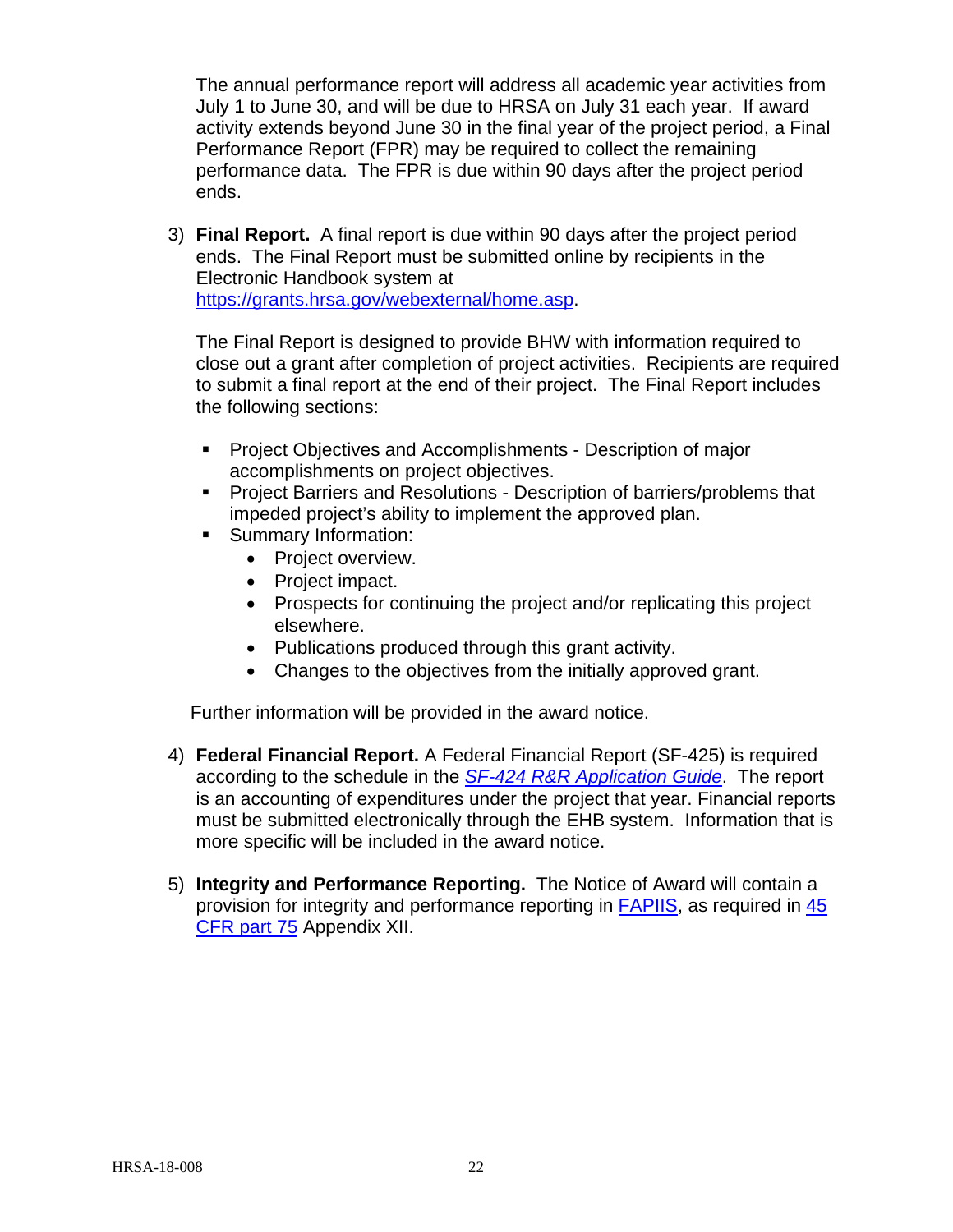## <span id="page-26-0"></span>**VII. Agency Contacts**

You may request additional information regarding business, administrative, or fiscal issues related to this NOFO by contacting:

Mrs. Latisha Nibblett Grants Management Specialist HRSA Division of Grants Management Operations, OFAM 5600 Fishers Lane, Mailstop 10SWH03 Rockville, MD 20857 Telephone: (301) 443-1582 Fax: (301) 443-6343 Email: [lnibblett@hrsa.gov](mailto:lnibblett@hrsa.gov)

You may request additional information regarding overall program issues and/or technical assistance related to this NOFO by contacting:

Steven Coulter, MD Public Health Analyst and Project Officer, Division of Medicine and Dentistry, Medical Training and Geriatrics Branch Attn: Preventive Medicine Residency Program Bureau of Health Workforce, HRSA 5600 Fishers Lane, Room 15N144A Rockville, MD 20857 Telephone: (301) 945-3336 Fax: (301) 443-0162 Email: [scoulter@hrsa.gov](mailto:scoulter@hrsa.gov)

Or

Irene Sandvold, DrPH, FACNM, FAAN Special Assistant/Project Officer, Division of Medicine and Dentistry, Medical Training and Geriatrics Branch Attn: Preventive Medicine Residency Program Bureau of Health Workforce, HRSA 5600 Fishers Lane, Room 15N152 Rockville, MD 20857 Telephone: (301) 443-2295 Fax: (301) 443-0162 Email: isandvold@hrsa.gov

You may need assistance when working online to submit your application forms electronically. Always obtain a case number when calling for support. For assistance with submitting the application in Grants.gov, contact Grants.gov 24 hours a day, 7 days a week, excluding federal holidays at:

Grants.gov Contact Center Telephone: 1-800-518-4726 (International Callers, please dial 606-545-5035) Email: [support@grants.gov](mailto:support@grants.gov)